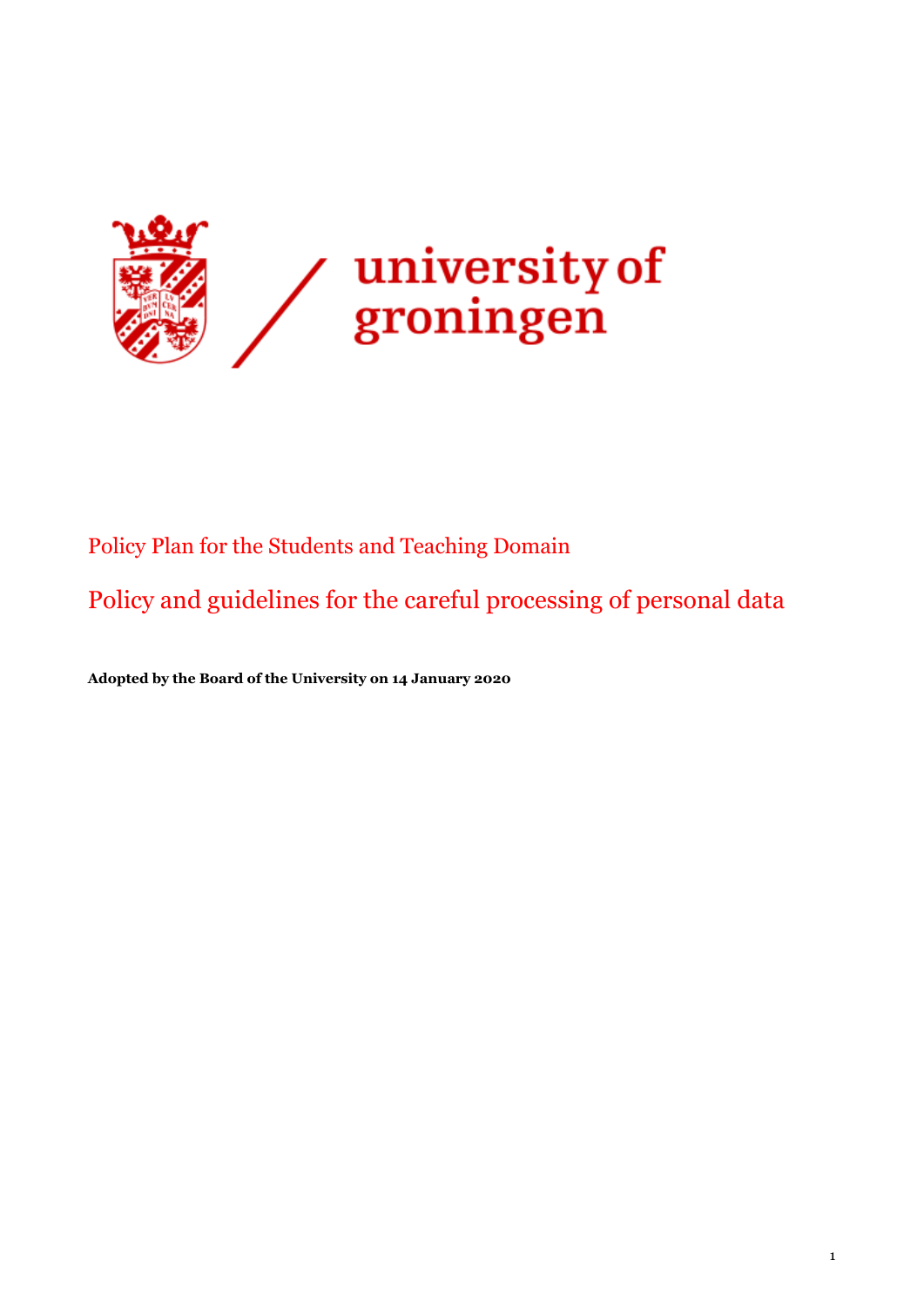## <span id="page-1-0"></span>**Preface**

The Policy Plan for the students and teaching domain describes how the University of Groningen (UG) protects personal data regarding students and teaching in relation to the General Data Protection Regulation (GDPR). It also contains several guidelines for the processing of students' personal data.

This policy was established on the basis of joint consultation by the privacy and security coordinators for the Teaching domain, who have been appointed at all faculties and a number of university services. This policy applies to the processing of personal data that takes place within the Students and Teaching domain under the responsibility of the UG.

The policy focuses in particular on all UG staff working in the Students and Teaching domain and on staff of the University Medical Center Groningen (UMCG) working at the medical faculty within the Students and Teaching domain.

The policy plan has been divided into two cycles: Life cycle for students and Life cycle for teaching

## **Life cycle for students**



## **Recuitment, Admission and Application, Study progress, Degree certificate, Alumni**

## **Life cycle for teaching**



More information about the GDPR can be found on the UG website:

<https://www.rug.nl/mu/privacy>

The privacy portal also contains practical suggestions, elaborations and examples of how the GDPR is being implemented.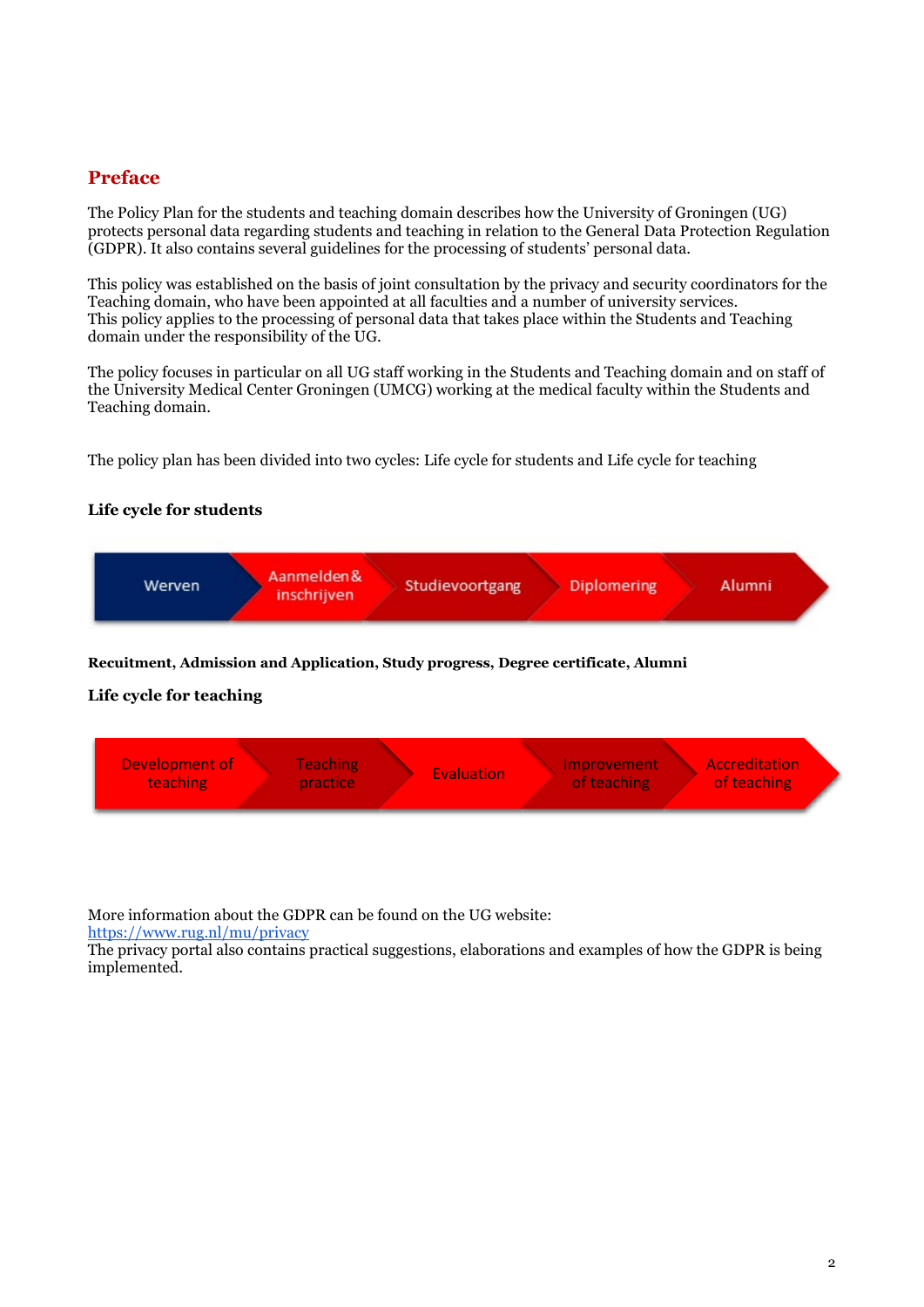# Table of contents

| 3.3.1. Determining that the student can be admiddted to the final assessment14                      |  |
|-----------------------------------------------------------------------------------------------------|--|
|                                                                                                     |  |
| 3.3.3 Providing information to external parties for the purpose of, for example, degree certificate |  |
|                                                                                                     |  |
|                                                                                                     |  |
|                                                                                                     |  |
|                                                                                                     |  |
|                                                                                                     |  |
|                                                                                                     |  |
| Student overviews, attendance registers, registration of part-assignments 17<br>5.3.                |  |
| 5.4.                                                                                                |  |
|                                                                                                     |  |
| 6. Evaluation of teaching                                                                           |  |
|                                                                                                     |  |
|                                                                                                     |  |
|                                                                                                     |  |
| 8. Bijlagen.                                                                                        |  |
|                                                                                                     |  |
| 8.2. Retention periods from the selection list Universties and the University Medical Centers 2019  |  |
|                                                                                                     |  |
|                                                                                                     |  |
|                                                                                                     |  |
|                                                                                                     |  |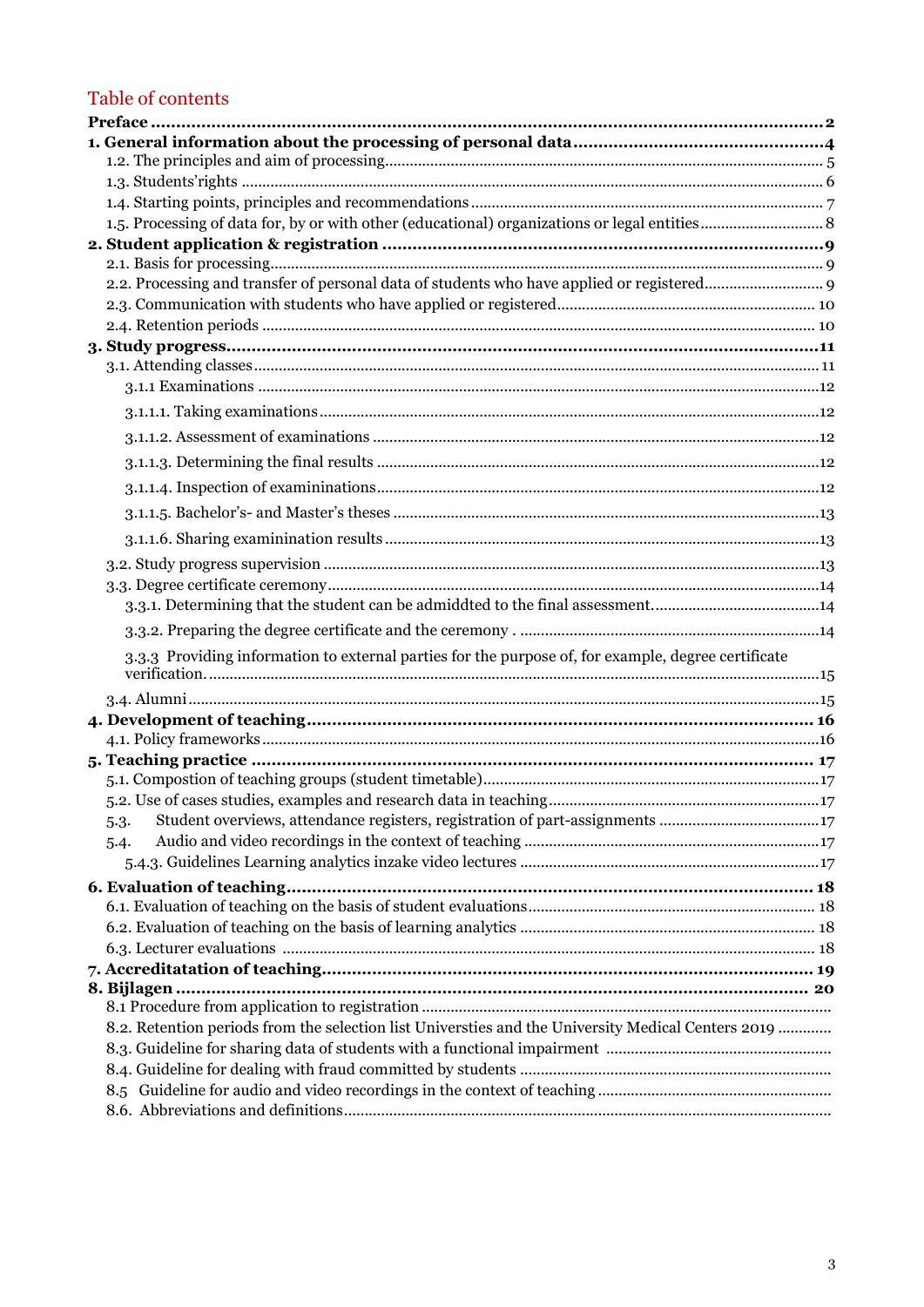# <span id="page-3-0"></span>**1. General information about the processing of personal data**

On 25 May 2018, the General Data Protection Regulation came into force. The essence of the Regulation is that an institution, in this case the UG, has a duty of accountability concerning the protection of personal data.

This means that the following must be documented:

- which personal data are collected and processed<br>• for what purpose and
- for what purpose, and
- what organizational and technical measures have been taken to ensure that the processing of personal data is being carried out in accordance with the GDPR.

The Board of the University of Groningen is ultimately responsible for the policy regarding the GDPR and its implementation. To that effect, the Board of the University has prepared a General policy on the protection of personal data.

Within the Students and Teaching domain, the UG deals with the processing of personal data of (prospective) students, course participants and, in the case of research and internships by students, research subjects and third parties involved.

## 1.1. Basic concepts

The overview below describes a number of basic concepts that are frequently used in the policy plan. In addition, **Appendix 8.6** includes a list of abbreviations and definitions.

Personal data is understood to mean all information that can identify a natural person or information that can be traced back to this person now or in the future. This may include name and address details, student number or other information that uniquely identifies a person. It can also be a combination of information that, individually, cannot directly be traced back to a person, but which, when combined with other information, may identify a person, e.g. a combination of residence, age and study. This type of data is referred to as indirectly traceable personal data.

The person to whom personal data relate is referred to as the data subject.

Processing is understood to mean the manual or automated collection, recording, ordering, structuring, storage, modification, retrieval, consultation, use, provision, forwarding, distribution or making available, combining, blocking or destroying of data. It concerns both paper files or archives, digital files or personal data in an application or system, including mailboxes, laptops, USB sticks and other data carriers. In other words, everything you do with personal data on any data carrier.

The process manager is responsible for the processing of personal data. This is the person who determines how a process runs, for example, the head of the Education Office, or the head of the Student Information & Administration department.

The process owner must ensure that all staff processing personal data do so in line with the UG's General policy on the protection of personal data.

The controller is the organization, person or group that determines the purpose and means of data processing.

<span id="page-3-1"></span>The processor is a person, company or group that processes personal data on behalf of a controller and who/which is not part of the controller's organization.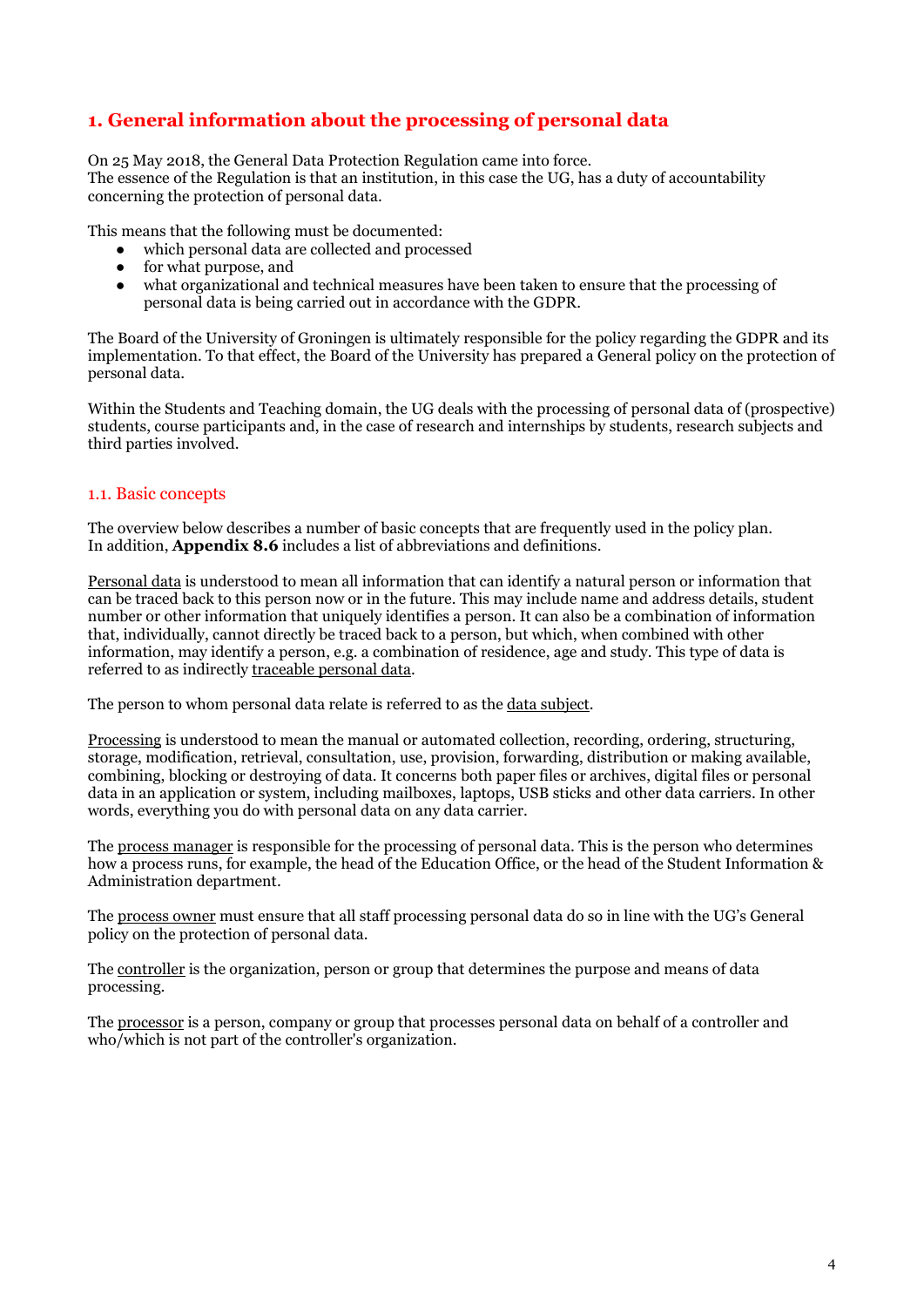## 1.2. The principles and aim of processing

| Legal duty                | Processing is necessary for the execution of a legal obligation.                                                                                                                                       |
|---------------------------|--------------------------------------------------------------------------------------------------------------------------------------------------------------------------------------------------------|
| Execution of an agreement | Processing is based on an agreement to which the data subject is a party.                                                                                                                              |
| Task of general interest  | Processing is necessary for the performance of a task in the public interest or a<br>task assigned by a government agency (public authority) regulated by law.                                         |
| Vital interest            | Processing is necessary because it affects a person's life, e.g. in the event of a<br>medical emergency.                                                                                               |
| Legitimate interest       | Processing is necessary to protect the legitimate interests of the data controller<br>(UG) and often results from the performance of a legal obligation or a public<br>interest.                       |
| Permission                | Processing is based on the consent of the data subject. The data subject must be<br>clearly informed in advance about the processing for which they must give their<br>consent actively and voluntary. |

Lawful processing of personal data is only permitted if it is based on one of the following six principles:

### In addition, the processing must have a concrete purpose (purpose limitation).

In the context of its teaching activities, the UG processes the personal data of students and prospective students and alumni for the following purposes:

- 1. Determining the identity of students and prospective students
- 2. Informing prospective and registered students about degree programmes at the UG
- 3. Recruiting new students and promoting the University
- 4. Carrying out administrative activities relating to registration and to the calculation, recording and collection of tuition and examination fees
- 5. Assessing prior qualifications and operating a ballot system, matching and selection
- 6. Registering students for course units and registering attendance
- 7. Recording and showing lectures
- 8. Collecting and assessing students' assignments
- 9. Assessing study results and awarding credit points
- 10. Offering and supplying educational means, IT facilities and restaurant facilities and providing facilities for remote collaboration
- 11. Supporting students with a physical or intellectual disability
- 12. Supporting students who have incurred a study delay
- 13. Measuring and improving the quality of teaching and teaching facilities
- 14. Early detection of possible study delays or obstacles to study progress
- 15. Preparing policy decisions in the field of teaching and creating management information for the governing bodies within the University
- 16. Quality research to prepare policy decisions and management information
- 17. Offering supplementary teaching, placements, career preparation and other extracurricular activities
- 18. Executing exchange programmes
- 19. Organizing and holding elections for consultative participation bodies
- 20. Recording study results and examination results, and preparing degree certificates
- 21. Advising and supporting students and assessing special circumstances related to a binding (negative) study advice
- 22. Dealing with complaints, objections and appeals
- 23. Registering students for alumni associations
- 24. Raising funds among alumni and maintaining a bond with alumni
- 25. Securing the University buildings
- 26. Securing information and the proper functioning of IT facilities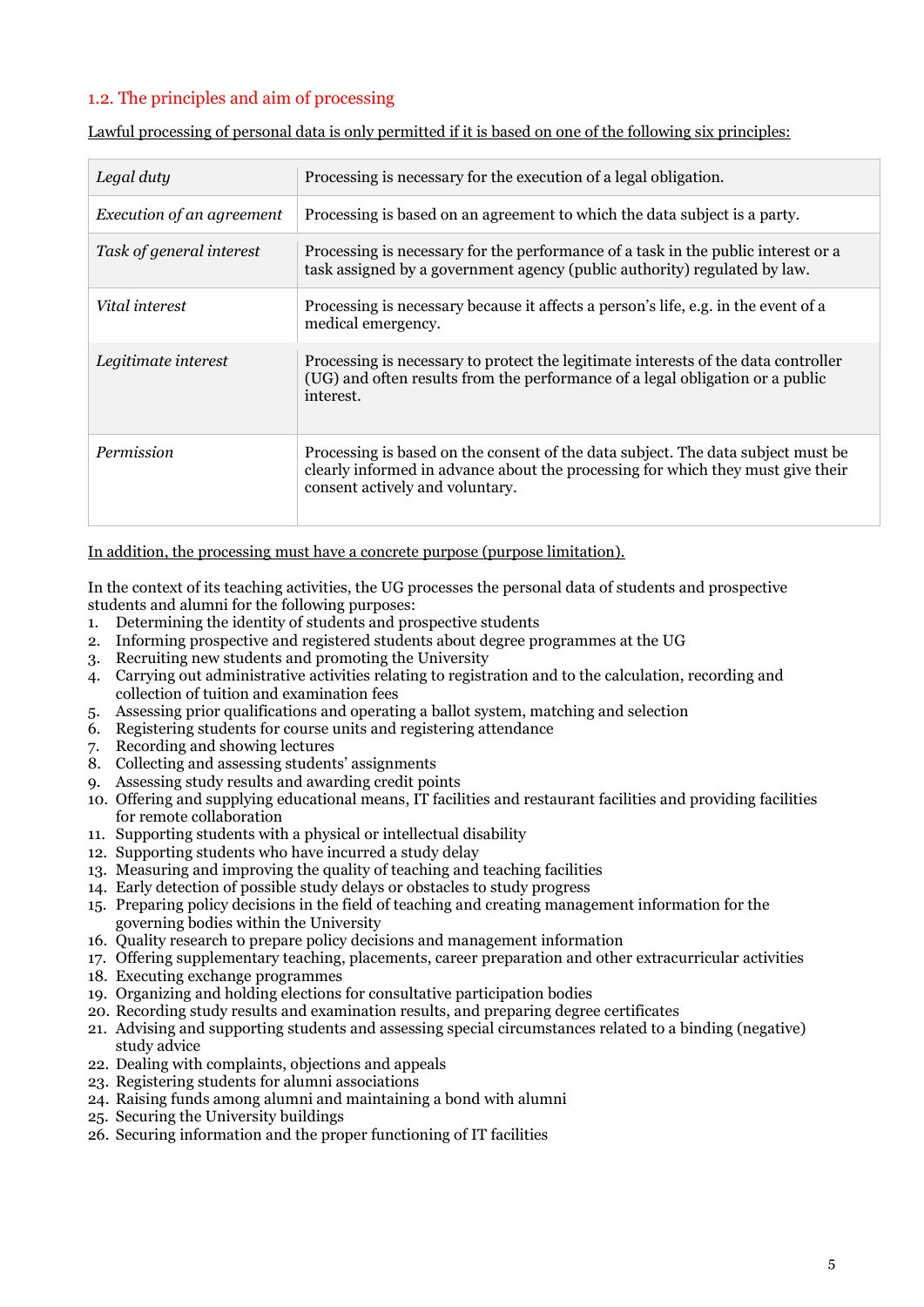In addition to determining purpose limitation and lawfulness, several fundamental principles apply:

- *Care, integrity, confidentiality* Protect personal data by taking technical and organizational measures against unauthorized or unlawful processing.
- *Availability and accuracy of information* Make sure the personal details are correct and update them where necessary.
- *Data minimization* Do not process more data than necessary. Do not keep personal data longer than necessary for the purpose for which it was collected, or store it in such a way that it cannot be traced back to the person (storage restriction).
- *Transparency, lawfulness, fairness* Inform data subjects about the basis on which and the purpose for which personal data are processed; what measures have been taken to protect the data; who has access to the data; what possibilities the data subject has to exercise their rights. Include this in a Privacy Statement.

## <span id="page-5-0"></span>1.3. Students' rights

Students have several rights with regard to their personal data:

| Right to information     | The right to be informed about which personal data is being processed                                                                                                                                          |
|--------------------------|----------------------------------------------------------------------------------------------------------------------------------------------------------------------------------------------------------------|
| Right of access          | The data subject's right to access the personal data collected                                                                                                                                                 |
| Right to rectification   | The right to require correction of inaccurate personal data                                                                                                                                                    |
| Right to restriction     | The right to restrict the processing of personal data, e.g. pending the<br>outcome of an objection. Restriction means that personal data is<br>flagged, and may not be processed or shared during this period. |
| Right to erasure of data | The right to request the erasure of personal data                                                                                                                                                              |
| Right to object          | The right to indicate that data may not or may no longer be processed                                                                                                                                          |

If a data subject wishes to exercise these rights, they can submit a request by email to the privacy desk, [privacy@rug.nl](mailto:privacy@rug.nl)

In addition, a student can always submit a complaint, objection or appeal to the Central Portal for the Legal Protection of Student Rights (CLRS): <https://www.rug.nl/education/laws-regulations-complaints/>

All rights are subject to a balance between the legitimate interest or/and the legal obligation of the institution on the one hand and the rights of the data subjects on the other hand. <https://myuniversity.rug.nl/infonet/medewerkers/faciliteiten-voorzieningen/juridisch-advies/privacy/>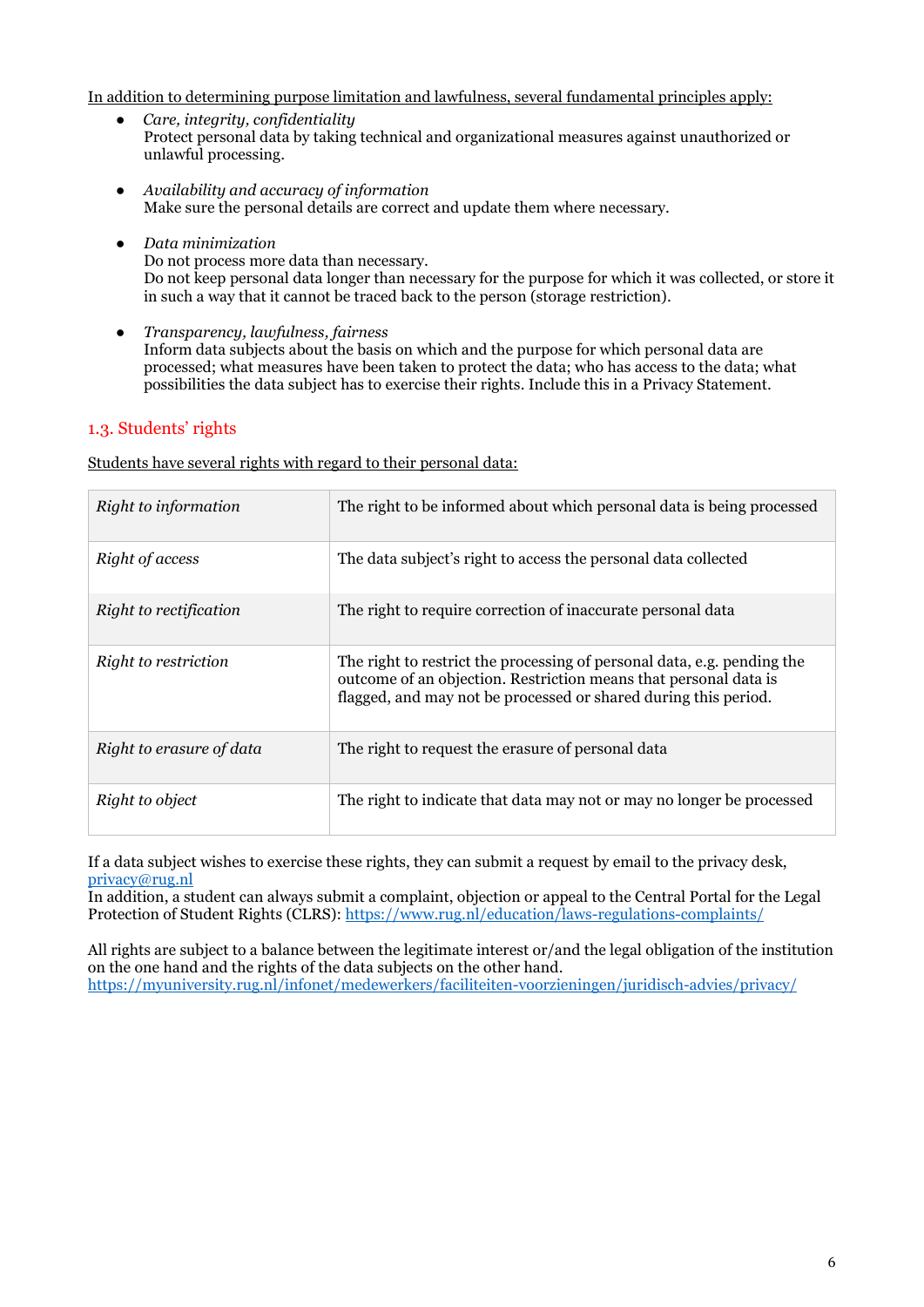## <span id="page-6-0"></span>1.4. Starting points, principles and recommendations

Derived from the basic principles and rights of students referred to above, the following guidelines and recommendations apply to actions in this policy plan:

● **Only collect data necessary for the purpose of processing**

#### ● **Do not process special categories of personal data**

Unless the data subject has given their explicit consent. Special categories of personal data include data revealing a person's racial or ethnic origin; political opinions; religion or belief; trade union membership; genetic or biometric data for unique identification; health; sexual behaviour; criminal record. However, there are exceptions to the prohibition of processing special categories of personal data. These exceptions sometimes also apply to teaching.

### ● **Safe processing**

Make sure that the data is only accessible to staff who need it by virtue of their duties and regularly check whether the assigned roles and rights giving access to the data still correspond to the work to be carried out.

### **Safe storage**

An email inbox is not suitable for storing documents; store them on the Y drive, in the Digital Student Dossier (DSD) or in Progress.Net (PN).

## ● **Retention period**

Under the GDPR, personal data may not be kept for longer than is necessary to achieve the purpose for which it is collected. This means that it must be deleted at a certain point in time, depending on the nature of the data. Retention periods have also been included in other legislation and regulations; these must of course be complied with. A basic overview is included in the Appendix to provide guidance on how long data should be retained. Make sure that the storage periods are observed. One way to do this is to archive documents by date and type, and to delete them periodically.

## ● **Safe sharing**

There are several ways to share information with other stakeholders and interested parties: Unishare, SURFfilesender or via the Y drive.

## ● **Communication**

Inform students in advance by means of a Privacy Statement about which data will be processed for which purpose, with whom it will be shared and how long it will be kept. A template for drawing up a Privacy Statement is included in the UG's DOT office.

This translates into the following non-exhaustive list of practical recommendations.

Transparency:

- Students are informed via a privacy statement of the purpose and the basis of the processing, who has access to the data and how long it is kept.
- They are also made aware of their rights and how to exercise them.

Safe storage and transfer:

- Documents attached to an email received must be deleted immediately after the documents have been stored or processed elsewhere.This applies to both sent and received eamils.
- The email message itself will be deleted as soon as it is no longer needed. This is a fixed routine in the workflow. Before the start of a new academic year, all emails relating to, among other things, application, admission, matching, selection, binding (negative) study advice (BSA) from cohort  $X$  (= for example three years ago) will be deleted.
- Documents will be shared securely (e.g. via Unishare, SURFfilesender, or Google Drive); if they need to be stored, they will be stored securely on the Y drive or in the DSD or PN. After a set period of time, the documents will be deleted or archived.
- Information storage, such as the mailbox, physical or digital documents or a database containing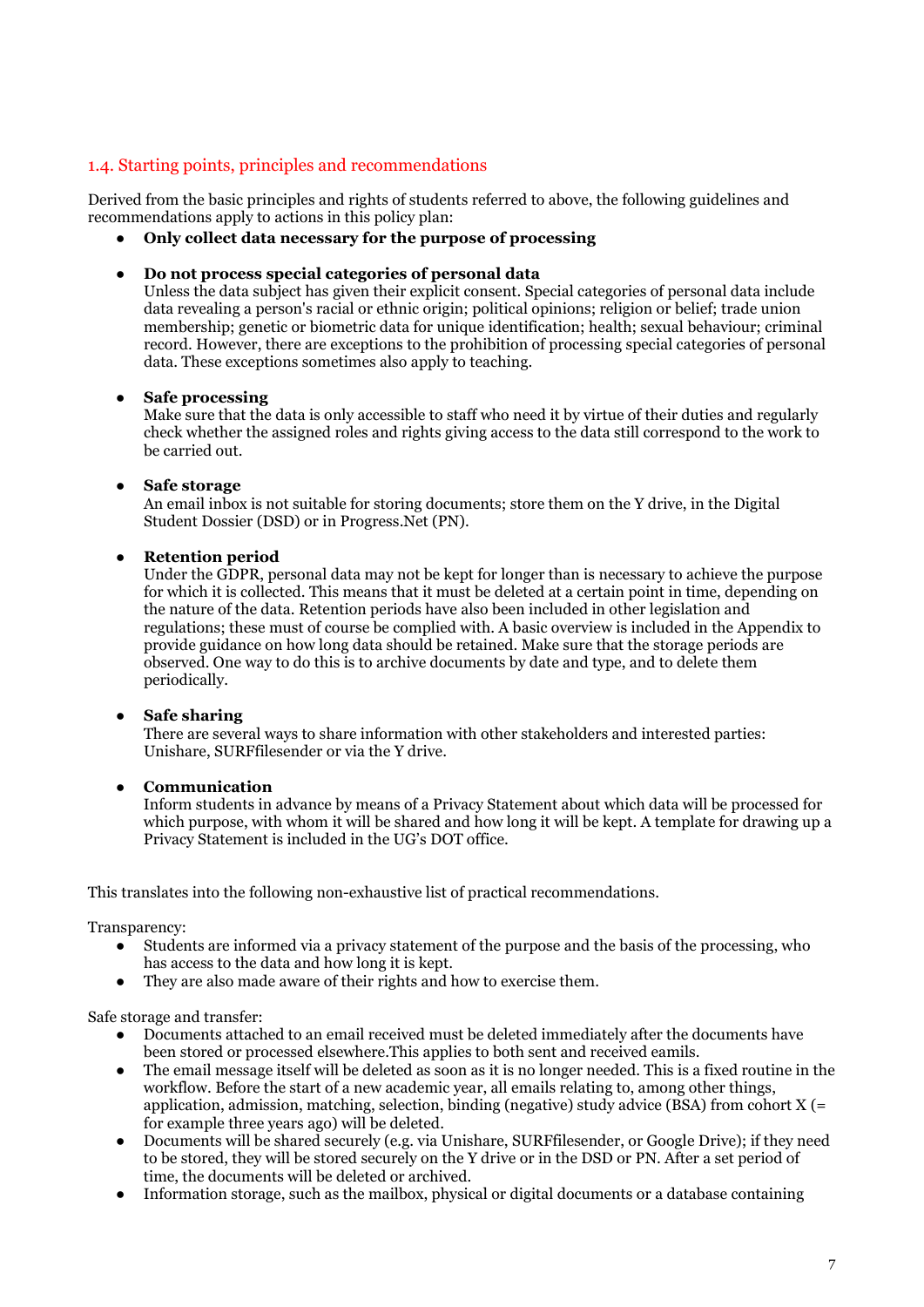personal data must be set up in such a way that a retention period can be linked to the data. After all, on the basis of the GDPR, personal data may not be kept longer than necessary for the purpose for which it was collected or was necessary on the basis of a legal obligation.

- Data may be kept for longer if it is used for historical, academic or statistical purposes or if it serves a public interest.
- Standardization and harmonization of processes in systems promote the control and monitoring of the careful and secure handling of personal data.
- Related to this: it is worthwhile periodically homing in on the processes in order to optimize the quality of data protection. For example, certain documents are unnecessarily copied, retrieved and/or emailed back and forth and stored in different places. This poses a risk to the protection of personal data.
- Periodic checks must be carried out to determine whether staff are still entitled to access personal data. The roles and rights for access to PN and ProgressWWW are determined by the student administration offices of the faculties, in consultation with the functional administrator; these apply throughout the UG. Depending on the sensitivity of the data, this check can be set at 6, 12 or 24 months.
- The inclusion of documents in the DSD contributes greatly to the careful handling of personal data. The central storage of data prevents documents, such as a copy of a passport or of a degree certificate, from having to be submitted more than once.

## <span id="page-7-0"></span>1.5. Processing of data for, by or with other (educational) organizations or legal entities

The UG provides services in conjunction with or on behalf of other (educational) organizations. Examples are the partnership with Hanze University of Applied Sciences, double/joint degree programmes with (international) universities or the sending of information about the introductory programme by the UG on behalf of the *Kommissie Eerstejaars Introductie* (first-year introduction committee, KEI). In addition, the UG receives much information via *Studielink*, which also includes links with DUO (Dienst Uitvoering Onderwijs, the Education Executive Agency), the BRP (Basisregistratie Persoonsgegevens; municipal personal records database) and the Immigration and Naturalization Service (IND).

Depending on the relationship between the parties and the nature of the services, the terms used are controller and processor or joint controllers.

The controller is the organization, person or group that determines the purpose and means of data processing. e.g. if and when data must be processed, to what purpose or purposes, how long the data must be kept and with whom the data may be shared.

The processor is a person, company or group that processes personal data on behalf of a controller and who/which is not part of the controller's organization. For example, the external legal entity that provides services for the UG (such as the supplier of the student information system PN) is the processor and the UG is the controller. If the UG provides services to another party on behalf of the other institution or legal entity, the UG is the processor and the other party is the controller. In both cases, a data processing agreement must be concluded describing the arrangements for the careful and secure processing of personal data.

Two or more institutions may be jointly responsible. In that case, a cooperation agreement will be concluded, which includes how personal data will be handled by the controllers.

In the case of multiple parties processing personal data, it may be complex to determine who has what role and what needs to be agreed and recorded in concrete terms. Sections 3.9 and 3.10 of the General policy on the protection of personal data provides more details on this. The privacy & security coordinator of the faculty or University Service may also answer questions about it.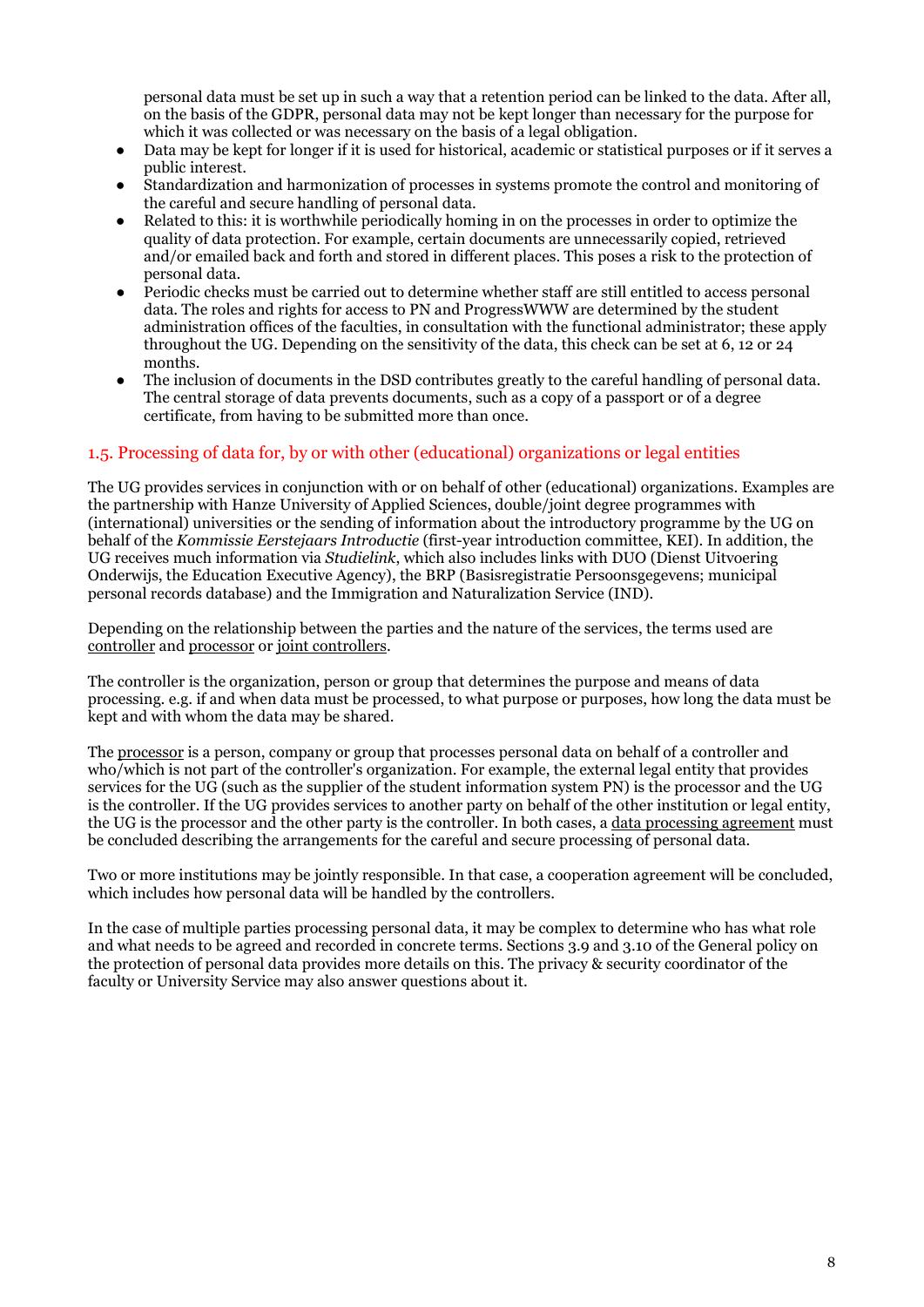## **Part I: STUDENTS**

## <span id="page-8-0"></span>**2. Student application & registration**

The application of students or registration of course participants takes place in various ways, depending on the type: via Studielink or via faculty systems. There are the following categories:

- **Prospective Bachelor's and Master's students, including international students**
- **Non-standard registration: Course participants, exchange students, minor students, summer school and winter school students**
- **Postgraduate teaching and PhD students (these are PhD students who are not employed by the UG, but who have been awarded a scholarship by the UG)**

Refer to **Appendix 8.1** of this policy plan for a detailed description of the application and registration process.

## <span id="page-8-1"></span>2.1. Basis for processing

Pursuant to the Higher Education and Research Act (Wet op het hoger onderwijs en wetenschappelijk onderzoek, WHW) or on the basis of an agreement, personal data may be processed during the registration process.

No special categories of personal data will be recorded during the student application and registration process without their explicit consent. If a student does not give their consent, this should not prevent them from registering.

However, the processing of a copy of the proof of identity and special categories of personal data is permitted for application and registration:

- When the student does not have an EU nationality (for the purpose of applying for a visa with the IND)
- For identification purposes
- In the case of (outgoing) exchange students, the UG provides the foreign institution with a copy of proof of identity in special cases. The student must give their explicit consent for this.

For identification purposes, viewing proof of identity is sufficient and storage is only permitted if this is necessary, for example, for an extra check of personal data; however, the copy must then be masked: the *Burgerservicenummer* (citizen service number, BSN) and photo must be blotted out. Once the data has been definitively processed, the copy must be deleted.

## <span id="page-8-2"></span>2.2. Processing and transfer of personal data of students who have applied or registered

If personal data is subsequently used for a purpose associated with the provision of teaching, for example, registration for tutorials, in most cases the basis is still a task carried out in the public interest. On this basis, staff of faculties and university services are entitled to access personal data of students in, among others, PN and ProgressWWW.

Setting up authorization profiles to ensure that certain staff members have access to certain personal data needed for the performance of their work solely on the basis of their position will ensure that the data is handled securely.

#### **Student and study associations**

As already mentioned, the UG does not provide personal data to third parties, except when required by a legal obligation or with the explicit consent of the data subject. Data of newly registered students may not be provided to or shared with the Stichting KEI (for the purpose of the introduction of first-year students), the foundation Academische Centrale voor Lichamelijke Opvoeding (ACLO), study associations and student associations. However, the UG occasionally informs students on behalf of these UG-affiliated organizations of their activities. An example could be to inform prospective students about the KEI introduction programme.

Member lists of student and study associations are also periodically checked for registration as a student. This includes the foundation ACLO. The foundation or association has to inform their members and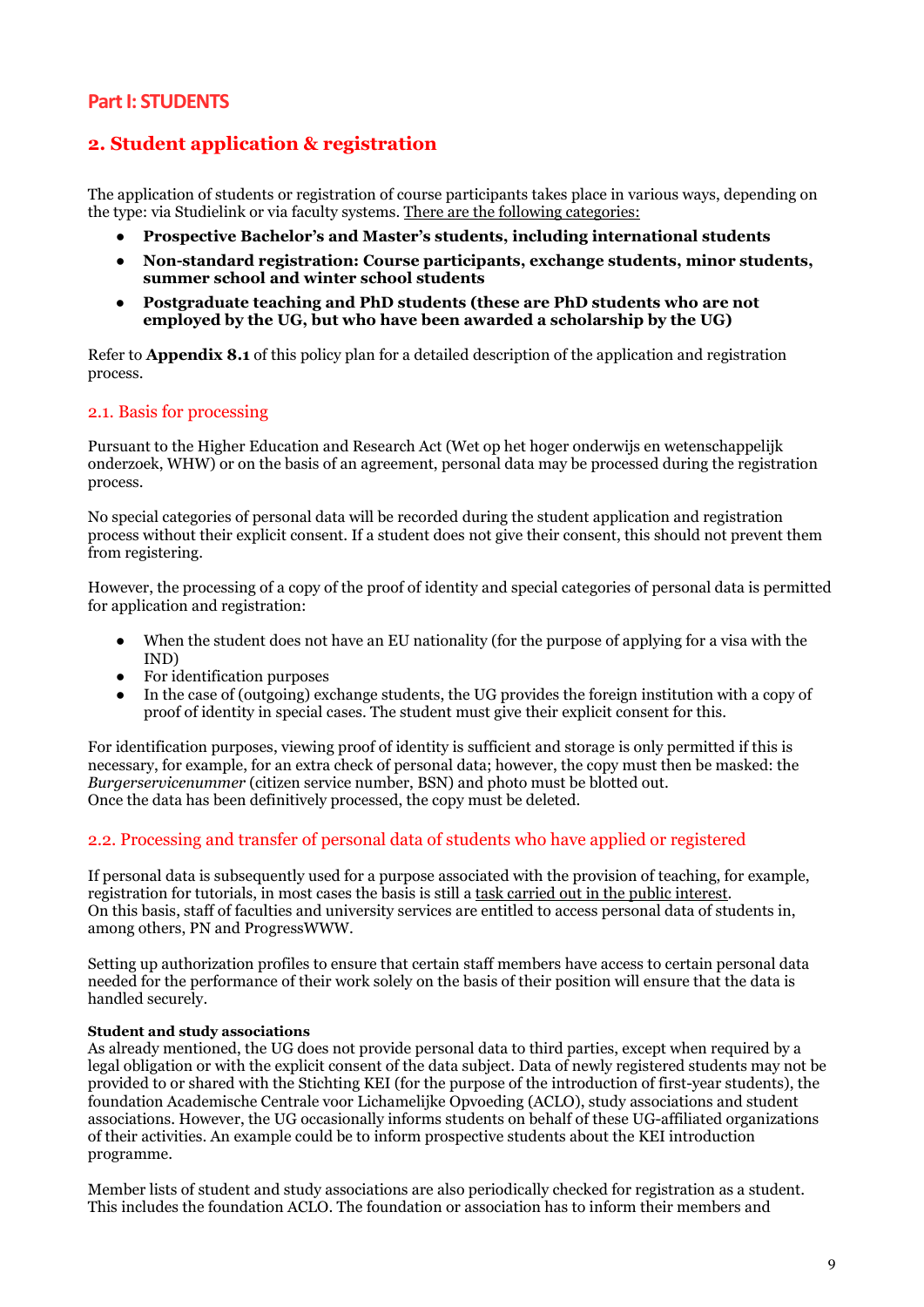## participants.

#### **Specific occasions of transfer**

The UG supports international students by transferring contact details to the Municipal Health Service (GGD) for tuberculosis control, to the Immigration and Naturalization Service for visa applications, and to the municipality for registration with the municipality.

In order to be able to work at UMCG labs/departments or to follow a clerkship in an affiliate hospital, students must have been vaccinated against hepatitis. The faculty must indicate which students are registered for a degree programme that also uses UMCG labs; these students must demonstrate that they have been vaccinated.

As a service, the UG, with the consent of the student, passes on personal data of international students to the student housing agency Stichting Studenten Huisvesting (SSH).

In order to be eligible for a scholarship, personal data, such as marks and study progress, must in some cases be given to the scholarship provider. This is only allowed if the student has given their explicit consent.

In the case of a joint programme or exchange programmes, the UG transfers personal data to a partner university; the basis for this is the performance of a task of general interest. Students must be informed in advance that data will be shared and which data that is. A cooperation agreement must be concluded with the partner university in question, in which the mutual rights and obligations arising from the GPDR are specified.

Information may be requested by a person other than the data subject, e.g. parents requesting a student's contact or study details, or an employer enquiring about a degree certificate. Third-party requests (including parents/carers) for information about students will in principle not be granted unless explicit written consent has been given by the data subject (e.g. if a fiduciary has been appointed).

## <span id="page-9-0"></span>2.3. Communication with students who have applied or registered

Students request information about their registration or study progress from, for example, the Central Student Administration (CSA) or the Education Office. It is necessary to verify the identity of students in order to prevent information relating to personal data from being disclosed to third parties unintentionally, for example, by:

- Physical identification, for example, by showing the University Card (with photo) or proof of identity
- In the case of a telephone or email reply, the identity can be established by asking a number of verification questions and/or requesting the student to submit the request via their University email account. Of course, it remains difficult to verify anyone's identity over the phone, but questions to ask could include: Could you tell me the correspondence address you gave us? What is your date and place of birth?

## <span id="page-9-1"></span>2.4. Retention periods

The basic rule for processing personal data is that it may not be kept longer than necessary for the purpose for which it was collected. Therefore, the GDPR does not set unambiguous retention periods. Concrete retention periods are, however, included in several laws. The WHW, the Public Records Act and tax legislation stipulate that certain documents must be kept for a specific period.

If the retention period for personal data has expired, or if the data is no longer needed for the purpose for which it was collected, the data must be destroyed. The data may also not simply be kept for a purpose other than that for which it was collected. An exception to this is the processing of data for scientific or statistical purposes or when the data is kept in the public interest. If personal data is intended for historical, statistical or scientific purposes or if it serves a public interest, it may be stored for a longer period of time. This is subject to the time limits set by the Public Records Act and included in the UG Regulations concerning archives.

<span id="page-9-2"></span>**Appendix 8.2** contains an explanation of the retention periods.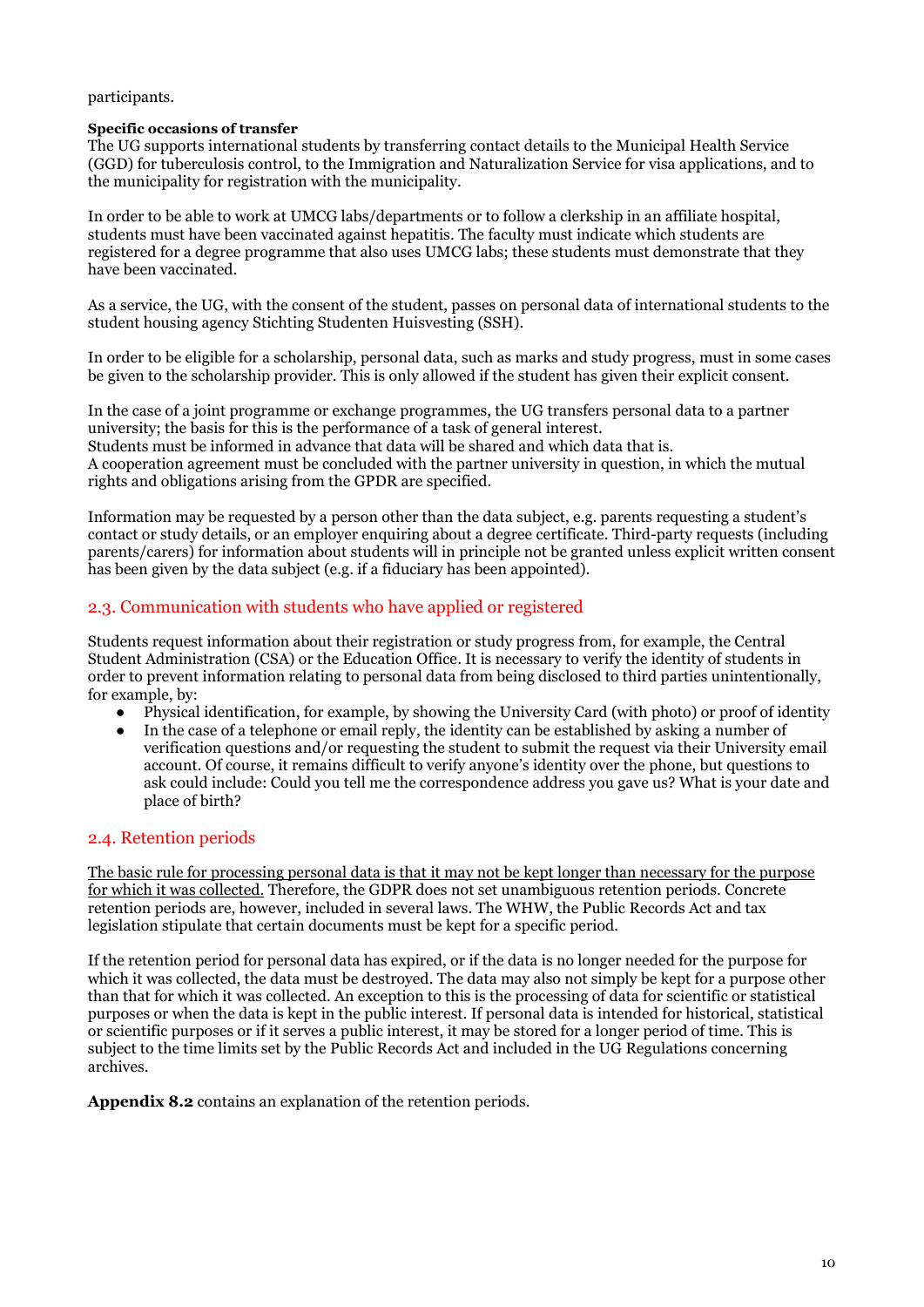## **3. Study progress**

After students are registered for a degree programme, they go through several stages in which personal data are also processed. This chapter describes the most important processes and guidelines.

## <span id="page-10-0"></span>3.1. Attending classes

Various study-related activities are organized during the programme that involve several people, such as seminars, tutorials, examinations, the BSA and the graduation ceremony.

Exchanging personal data (e.g. name, programme, telephone number and email address) is needed for smooth communication and work processes.

### The following principles apply:

#### **Data minimization**

- Limit the amount of data to a minimum. For example, if data such as date of birth, address, and gender is not necessary to achieve the intended purpose, it should not be retrieved and/or processed.
- Delete the data as soon as the purpose for which it was collected has been achieved or when it is no longer relevant. Consider in particular the data in an email box, on a USB stick or laptop.

## **Purpose limitation**

Only process data for a specific purpose and make that purpose known in advance.

### **Transparency**

Inform the student explicitly about the basis on which data is processed, for what purpose and for how long the data will be kept; include this in a privacy statement.

### **Student rights**

- The sharing of information about study results or other sensitive data is not permitted unless the sharing arises from a legal obligation, or is based on a public or legitimate interest. For example, providing study results to the Student Administration Office for the production of a degree certificate, the preparation of a binding (negative) study advice or the sharing of information between study advisors so that they can fulfil their duties arising from the University's duty of care.
- The general rule is that consent is required for the processing of special categories of personal data. However, the basis for making special categories of personal data about a disability available to a study advisor is the general interest. The UG has a legal duty of care towards its students. The data subject must provide proof of the special circumstances in order to be able to make a particular provision. Data will be handled with extreme care.

Appendix 8.3 contains a description of the procedure for processing personal data of students with a disability.

- The use of a joint app or a mailing list cannot be required. A student has the right not to share certain data with others, as long as there are alternative means of communication. For example, an email to groups of students can be sent using the BCC function, or a message can be posted on Nestor (UG digital learning environment).
- The use of a student's private email address is permitted, provided that the students themselves have made this address available for a specific purpose. As a rule, the UG email address is the default address used to communicate with the student. The same applies to lecturers, who preferably should use their @rug.nl email address.

#### **Safe storage and transfer**

- Student assistants or on-call staff have an employment contract with the UG and are therefore bound by the provisions of the collective labour agreement. They are permitted to have access to specific data, provided this is needed for the performance of their job or activities. However, it is expressly advised that they be alerted at the start of their work to the special position they occupy as a student/staff member. When staff change jobs or leave the UG, the authorization must be adjusted immediately.
- If large files containing personal data (e.g. theses, examination results, and shared information regarding students with an external (university) partner) need to be shared, SURFfilesender or Unishare, for example, are safe methods. Both systems are available on the UG My University intranet. This applies to both the sharing of information between staff members (lists of examination results) and to staff members who want to share information with students. The grade centre in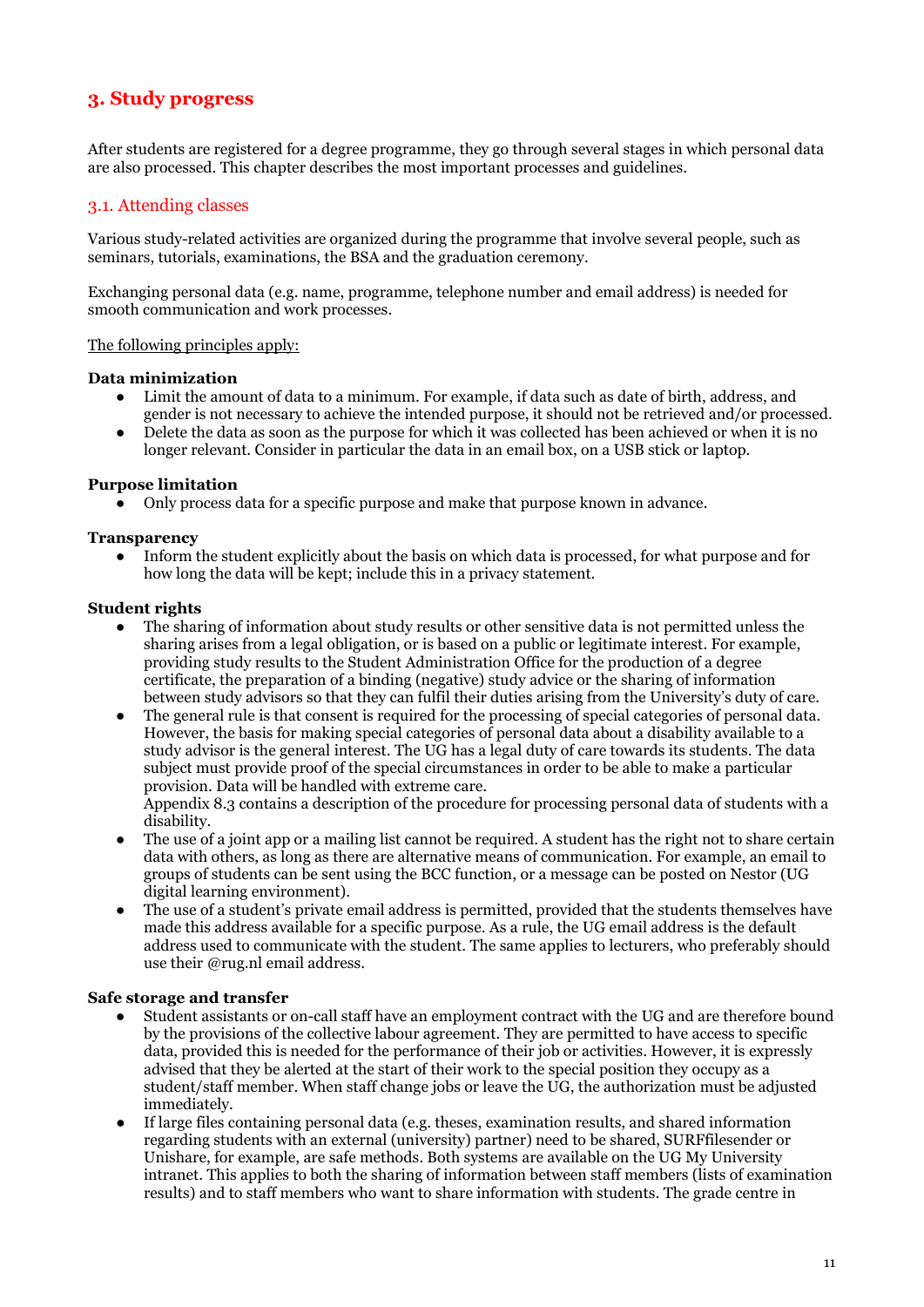Nestor is another way of sharing examination marks with students. Staff at the Faculty of Medical Sciences use the OWI-OA database to share student and other information.

- Using an app to upload personal data is in most cases an unsafe method; it would be better to use SURFfilesender.
- Google Drive is safe for shared working on a document. The UG has a processing agreement with Google which stipulates that this company must comply with European laws and regulations.
- Relevant student data is shared for the logistical and substantive support of teaching. Examples include personal data for timetabling and seminars, communication between lecturers about students who take part in their teaching, and student administration offices that register examination marks. Part of this information is provided automatically, part of the data transfer is upon request.
- The structure of roles and rights must be set up properly in the registration systems. Lecturers only receive the student number, name and UG email address of their students. In specific situations, they also receive information about, for example, additional facilities related to a functional impairment.

#### <span id="page-11-0"></span>3.1.1 Examinations

Before students actually receive an examination result in their study progress overview, several stages must be completed. Below are the points of attention with regard to the processing of personal data in relation to examinations.

### <span id="page-11-1"></span>3.1.1.1. Taking examinations

At the time of the examination, students report to the examination location, identify themselves by means of their University card or ID and take the examination. Sometimes a special provision is made because of a functional impairment. This is covered by the guideline for students with a functional impairment, which is included in Appendix 8.3 to this policy plan.

### <span id="page-11-2"></span>3.1.1.2. Assessment of examinations

The examination is assessed by the examiner, after which a provisional result is announced. Given the nature of this information (i.e. an indicator of the student's competence in a certain field), it is considered sensitive personal data that must be handled with utmost care.

Results may not be shared by the lecturer, for example, by posting a result list in Nestor. The results must be announced individually. Results of group assignments can be shared if the result applies to all group members.

In the case of an individual assessment, the lecturer is not allowed to share this with the other students. Publishing partial marks for multiple students is also not allowed. The student has the right to inspect the work they have done and should have an opportunity to ask questions about the assessment.

#### <span id="page-11-3"></span>3.1.1.3. Determining the final result

Once the final result has been determined, it will be registered in the study progress system (ProgressVolg).

#### <span id="page-11-4"></span>3.1.1.4. Inspection of examinations

The WHW stipulates that the Teaching and Examination Regulations (OER) must lay down how and for how long the student can inspect their assessed examinations. The answers given by the student and any comments made by the examiner must be regarded as personal data and are therefore subject to the provisions of the GDPR. On the basis of the GDPR and the OER, students are entitled to inspect examinations and may request a copy of them.

#### The following guidelines apply:

- · students are entitled to inspect examinations and to receive a copy. However, it is not necessary to provide a copy of the example workings, only the student's work. Students may also inspect (listen to) audio recordings.
- <span id="page-11-5"></span>· students may also inspect the lecturer's notes on the workings (e.g. feedback).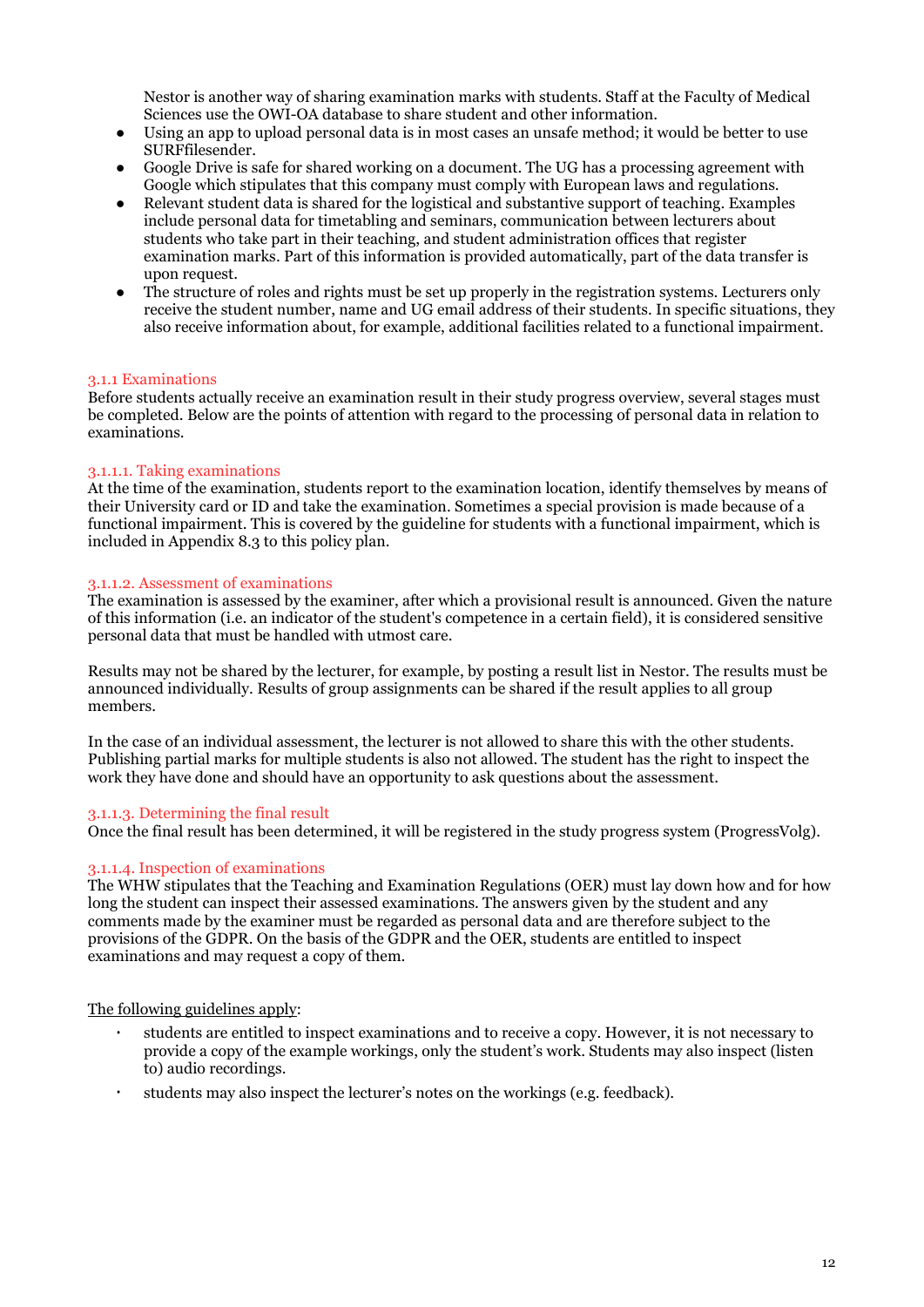#### 3.1.1.5. Bachelor's and Master's theses

In most cases, Bachelor's and Master's degree programmes will be concluded with a thesis. These theses are actually a special type of examination. The rules set out in Section 3.1.3 and beyond apply to these as well. However, a thesis has several special features, which are explained below.

A Master's thesis may be published through the UG University Library (UB). The procedure and obligations are described on the UG website and differ per faculty and degree programme. Together with the publication, several personal details are recorded in the library's database, i.e. name, student number, degree programme and the year of graduation. The thesis will be made publicly available online as a full text unless the student objects to this; the thesis will then be kept at the UB but will not be published.

Students may say at any time that their thesis may not be kept (any longer) in the library.

### <span id="page-12-0"></span>3.1.1.6. Sharing examination results

For some scholarship programmes, the scholarship provider requires access to the study results. Results may also be shared with partner universities at the request of the student if the student is in an exchange programme or if the partner university wishes to receive information about the student's study progress in the form of examination results.

For students with a visa with 'study' as the purpose of stay, the UG issues an annual declaration to the IND if they do not have sufficient study progress to retain their residence permit.

Student data may also be shared with external parties in the context of educational trips or placements.

The general principle is that students themselves are responsible for sharing the information with third parties. In principle, the UG does not provide the data directly to third parties, unless the student has given explicit consent to do so, or if this arises from a legal obligation.

## <span id="page-12-1"></span>3.2. Study progress supervision

During their study period, students can obtain supervision from a mentor, study advisor, student counsellor, top sports coordinator, student psychologist, and study choice and career counsellors. In addition, training sessions and courses are organized by the Student Service Centre (SSC) and Cultural Student Center USVA.

These forms of supervision are likely to involve special categories of personal data. The processing of special categories of personal data must be particularly safeguarded. These may only be processed with a view to the special supervision of students or to making special provisions in connection with their state of health.

The prohibition on processing special categories of personal data does not apply here if the processing is necessary for the purpose of special assistance or financial compensation due to special circumstances (Graduation Fund) and/or with a view to making special provisions in connection with a person's state of health.

During supervision, the supervisor processes personal data and records them in a secure file that is protected from third parties and to which the following applies:

- only necessary personal data is recorded (data minimization)
- special categories of personal data may be processed if this is necessary for supervision
- in the event of a medical or other emergency, certain information may be provided on the grounds of vital importance
- student psychologists work according to the professional codes of the Individual Health Care Professions Act (BIG) and the Dutch Association of Psychologists (NIP); they have a duty of confidentiality.

The supervision file may only be accessible to the supervisor in question and may only be exchanged with other internal disciplines if the data exchange is necessary for the supervision of the student and/or the provision of study advice. Study advisors can also view the notes of fellow study advisors. This is necessary because students may follow several courses of studies involving different study advisors. The basis for the exchange is that the exercising of a task in the general interest.

Students have the right to inspect the personal data recorded about them in their student file, with the exception of internal notes that contain the personal thoughts of staff members and that are exclusively intended for internal consideration. As soon as internal notes are shared, the notes are no longer covered by this exception and the right of inspection applies.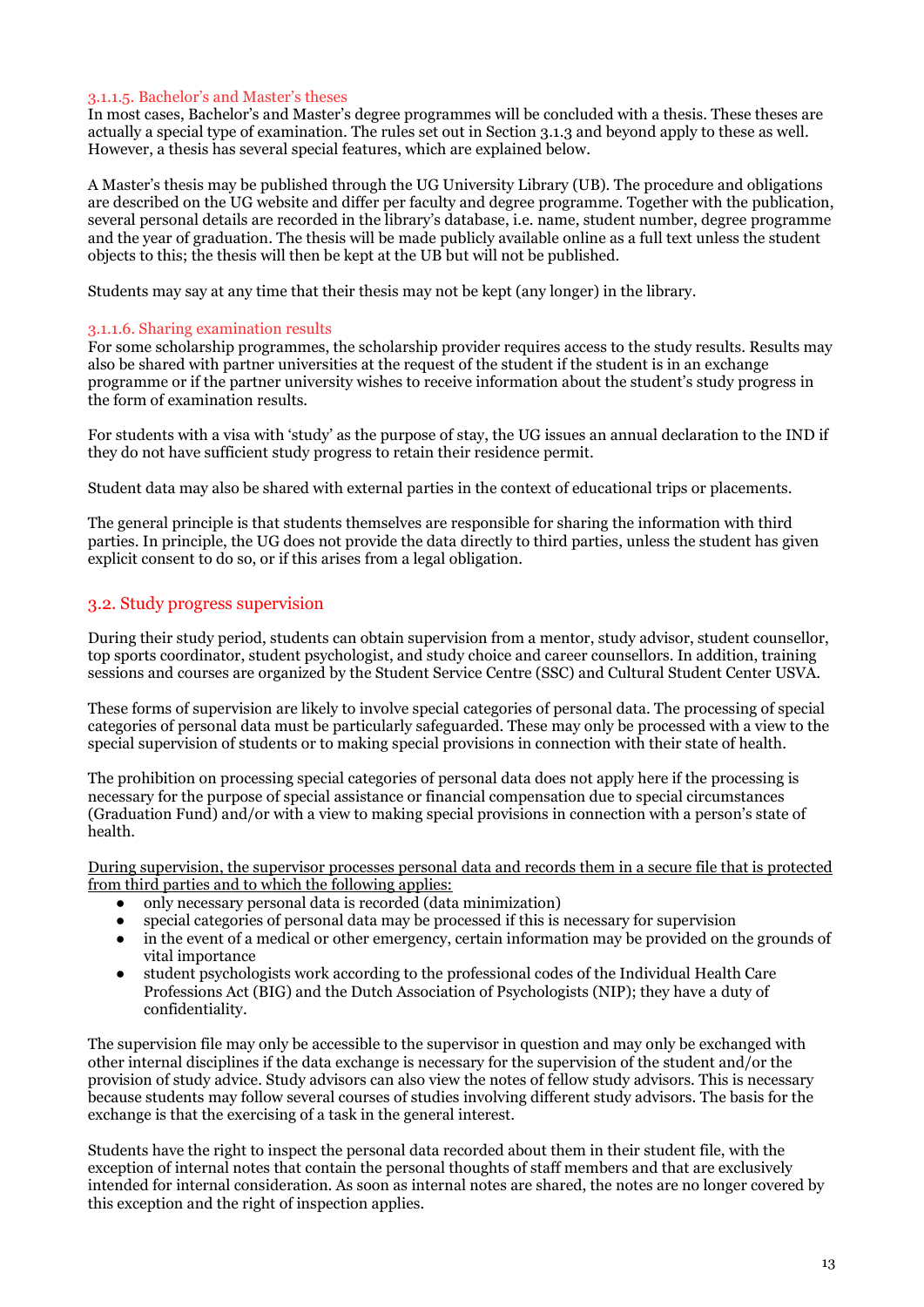There may be exceptions due to special legislation (e.g. the Medical Treatment Contract Act).

Student counsellors provide support in the financial compensation procedure via the Education Executive Agency (DUO). The student counsellor, which also includes the BSN, signs and stamps the application form and forwards it to DUO. A copy of this form will be filed. The entire student file kept by the student counsellor and the study advisor must be destroyed 10 years after the end of the student's registration at the UG (related to the DUO degree certificate period).

## <span id="page-13-0"></span>3.3. Degree certificate ceremony

Once a student has passed their examinations, the degree certificate and the Diploma Supplement will be prepared. These documents contain sensitive personal data, such as examination results and honours.

## <span id="page-13-1"></span>3.3.1 Determining that the student can be admitted to the final assessment

Sometime before students have completed the examination programme, they must apply for the final assessment, or the Student Administration Office will ascertain that they have completed all examination components and subsequently the application will be made via PN or ProgressWWW.

The study progress will be checked by or on behalf of the Board of Examiners. As soon as all parts of the programme have been obtained, this means that the final assessment of the degree programme has been taken in accordance with the WHW, and honours can be determined. The Student Administration Office of the degree programme and the Central Student Administration will exchange information on behalf of the Board of Examiners. This information will be accessible only to those who, by virtue of their duties, have been granted rights to carry out specific actions. The Board of Examiners and the study advisors may view the history of the application for final assessment and the degree certificate handling.

### <span id="page-13-2"></span>3.3.2 Preparing the degree certificate and the ceremony

Once a student has passed their final assessment, the degree certificate and the Diploma Supplement will be prepared. These documents contain sensitive personal data, such as examination marks, examination results and honours. These will be included in the Diploma Supplement. At the UG, the Diploma Supplement only contains the pass marks that count towards the final list, the Honours components and any additional courses. Unlike in some other countries, not all course units and examinations taken are listed with the corresponding marks.

Degree certificates will be signed by the chair and secretary of the Board of Examiners. The degree certificates will be kept in a locked room/cabinet at the education office until the ceremony.

Graduate students can obtain their degree certificate and the Diploma Supplement in four ways:

- at a ceremony
- by collecting them from the faculty's education office upon showing proof of identity (ID) by having them collected by an authorized representative. An authorization is issued by co
- by having them collected by an authorized representative. An authorization is issued by completing a document signed by the graduate and the authorized representative and which includes a copy of the student's ID
- by having it sent via registered mail.

The two latter options are discouraged; in these cases, the student cannot check the data on the documents nor sign the degree certificate on site.

In the case of collection by an authorized representative and when sending a degree certificate, the instructions point out that the data must be carefully checked and that an unsigned degree certificate is not valid, but there is no conclusive check.

It is not customary to check the identity of the graduate in advance of a degree certificate ceremony.

However, it is customary in Dutch society to address a student with a personal note about their academic careers at the degree certificate ceremony. Such information is sometimes collected from several lecturers. Furthermore, many students have been actively involved in a student or study association during their studies. Sometimes information about this is collected too. The party of whom information is requested has their own responsibility, but restraint must be exercised about what personal information will be divulged during the degree certificate ceremony. In the case of sensitive data, the student must be asked in advance whether they consent to this. The legal basis in this instance is 'legitimate interest'.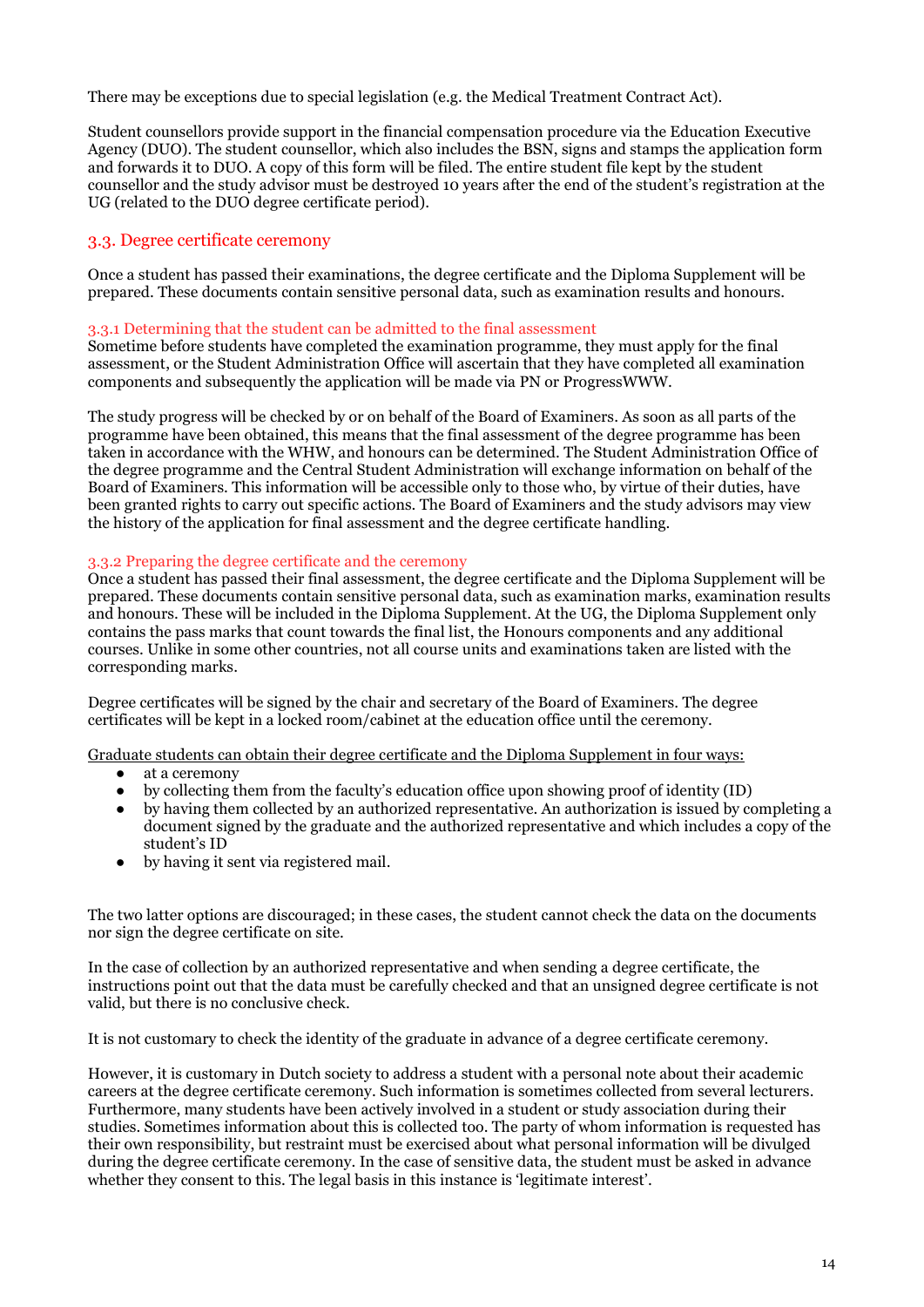#### <span id="page-14-0"></span>3.3.3 Providing information to external parties for the purpose of, for example, degree certificate verification The UG will never provide information about former students to other persons or organizations without a signed written statement from the student in question.

The examinations and degrees of students who graduated after 1996 are listed in the DUO Diploma Register. Information can be obtained from DUO if desired.

Other requests for verification of a degree certificate will therefore only be dealt with if the students themselves request that information be provided to third parties.

## <span id="page-14-1"></span>3.4. Alumni

The UG attaches great importance to maintaining contact with its graduates and to ongoing involvement. After students have completed their study with a degree certificate, their personal data is stored so that they can still be contacted as alumni. The following two principles apply:

- alumni must be able to say that they no longer wish to receive information at any time
- they may request the deletion of their data from the alumni file with the proviso that the UG is obliged to retain the basic data relating to their degree programme.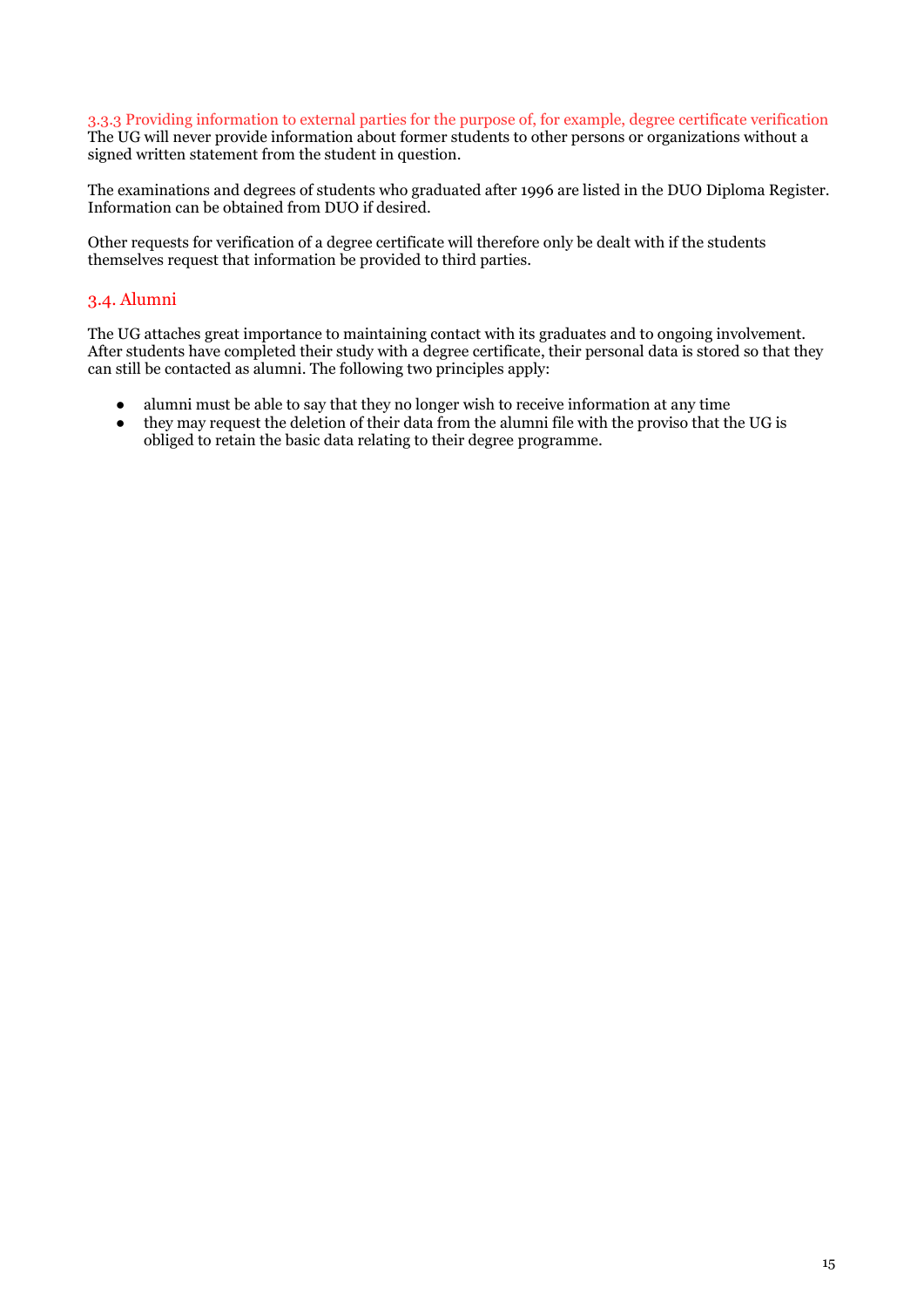# **Part II: Teaching**

This part contains guidelines for the processing of the student's personal data at the various stages of a degree programme:

- **Development of teaching**
- **Teaching practice**
- **Evaluation**
- **Improvement of teaching**
- **Accreditation**

## <span id="page-15-0"></span>**4. Development of teaching**

## <span id="page-15-1"></span>4.1. Policy frameworks

Management information, such as student analytics (including data on nationality and gender) and learning analytics (including study progress and learning outcomes), is used for the development of teaching, among other things. No special categories of personal data may be registered in this context.

Personal data will be anonymized at the earliest possible stage. Management information only contains anonymized data at an aggregation level that cannot be traced back to individuals.

<span id="page-15-2"></span>Case studies used for teaching purposes should also be anonymized.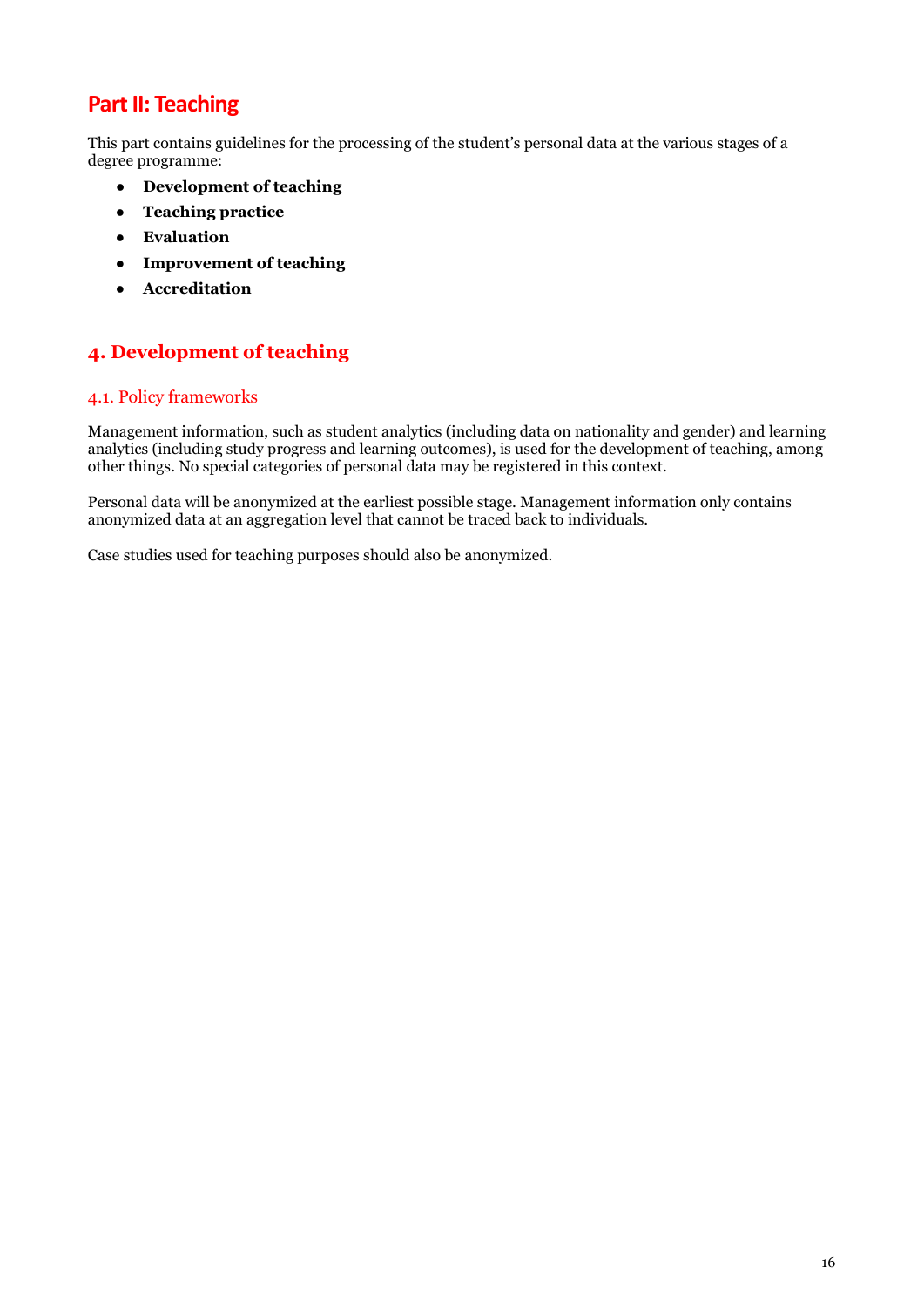# **5. Teaching practice**

The starting points, principles and recommendations mentioned in Chapter 1, Section 1.4 also apply to the activities within teaching practice.

## <span id="page-16-0"></span>5.1. Composition of teaching groups (student timetable)

When making timetables for lectures, the timetablers process the name and availability of the lecturer. To allocate the rooms to a particular course unit, they use an estimate of the expected group size. The Education Support Teams within the faculty put together the teaching groups. This also includes the processing of personal data; students and lecturers can view the tutorials to which they have been assigned. Higher-year students register for the available seminars themselves.

## <span id="page-16-1"></span>5.2. Use of case studies, examples and research data in teaching

The teaching may use case studies, examples and research data involving personal data. When personal data needs to be included in the teaching, for example, in examinations or course materials, it should be made anonymous in advance if possible. If the data of the present student population is used, it must always be anonymized. The data used may not be traceable to individual students. If the data can inevitably be traced back to individual students, for example, because the group is small, the data may only be processed if the individual student has given their explicit written consent beforehand. They must also be able to revoke such consent. This means that records must be kept of who has given consent for what and when.

## <span id="page-16-2"></span>5.3. Student overviews, attendance registers, registration of part-assignments

When a lecturer compiles student overviews, attendance registers, or registrations of part-assignments, they must keep the scope of the data as limited as possible, i.e. only register data that is necessary for the performance of the teaching duties in question. Often these are the name, student number and email address. The processing of sensitive or special categories of personal data is not permitted in this context.

## <span id="page-16-3"></span>5.4. Audio and video recordings in the context of teaching

## In some situations, teaching involves the use of audio and video materials. *Appendix 8.5 (to be added soon) includes these situations and the associated guidelines.*

#### <span id="page-16-4"></span>5.4.3 Guidelines for learning analytics regarding video lectures

Inspection of the material is only allowed if it is needed because of the duties to be performed. The aim of the processing is to be able to inform students at an early stage about their study behaviour in relation to the results obtained.

An extensive step-by-step plan for learning analytics and the careful handling of personal data can be found at[: https://www.surf.nl/learning-analytics-in-5-stappen-een-handreiking-voor-de-avg](https://www.surf.nl/learning-analytics-in-5-stappen-een-handreiking-voor-de-avg)

The analysis may never contain or relate to:

- Other personal data of students
- The duration for which the video lecture was accessed
- <span id="page-16-5"></span>● IP addresses and providers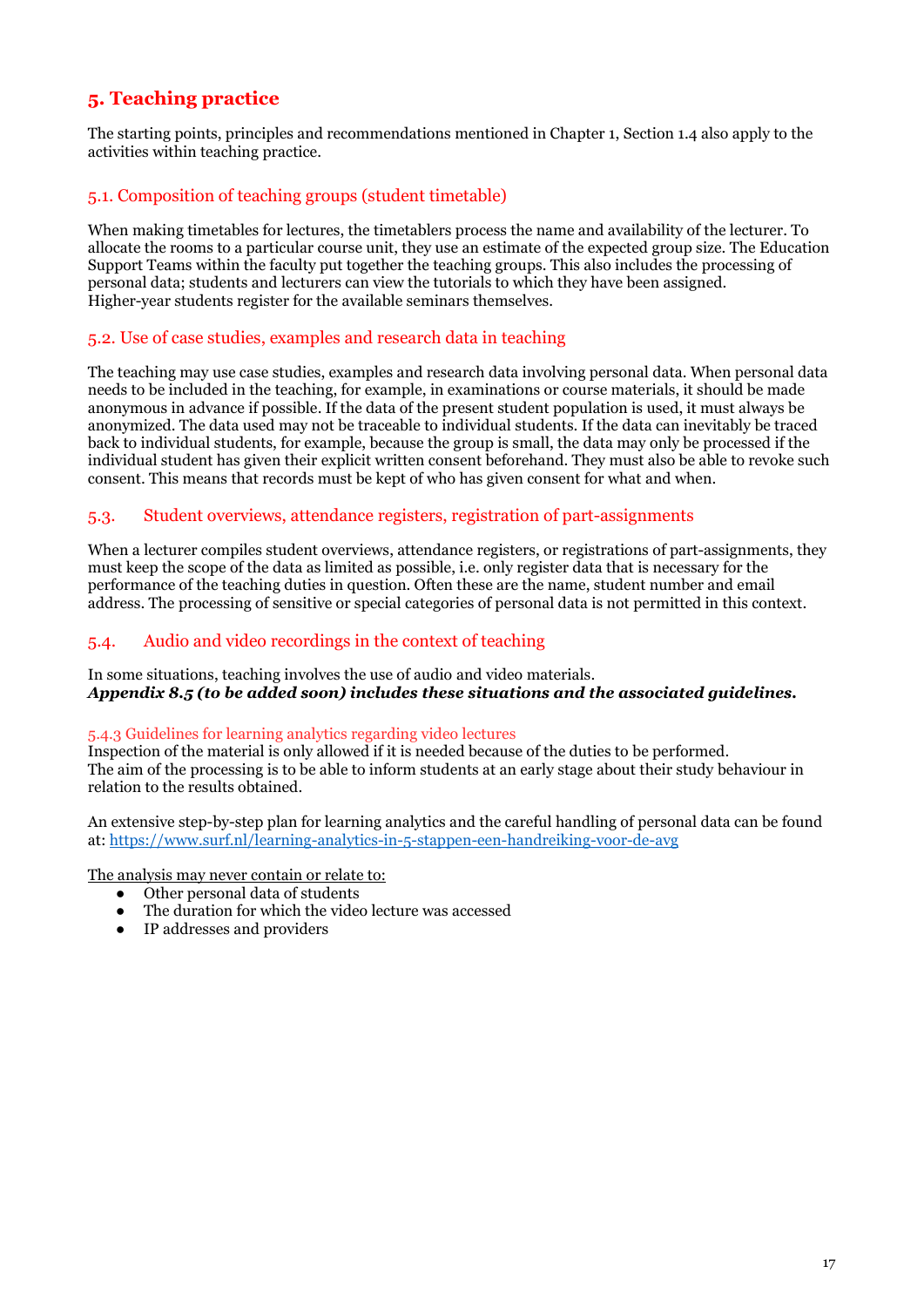# **6. Evaluation of teaching**

The reports made on the basis of the student evaluations and learning analytics are used to further improve teaching and as management information.

## <span id="page-17-0"></span>6.1. Evaluation of teaching on the basis of student evaluations

The teaching is evaluated by means of student evaluations, among other things. The way in which this is done differs per faculty and degree programme and is carried out using various systems (Blue, Qualtrics, email surveys), usually asking students to complete a questionnaire digitally or on paper.

The evaluation forms must not contain student data; however, in some cases it may be possible to trace the data back to individuals, e.g. in small groups or because of a personal explanation (which can be traced back by a lecturer).

This risk can be reduced by not using handwritten forms and by having the forms anonymized by someone other than the lecturer immediately after they have been collected, and/or by immediately removing personal notes from the forms. If possible, no open questions should be asked.

If students wish to explain their evaluation, an email address may be desired. However, this should not be made compulsory.

The data obtained must be carefully processed. This means that:

- Paper questionnaires containing personal data will be securely archived and destroyed immediately after processing
- Digital forms will be securely stored and deleted or anonymized immediately after processing
- When paper evaluations are collected, it must be ensured that they cannot be traced back to individuals
- The data cannot be traced back to individual students during further processing. Therefore, management information should be aggregated in such a way as to ensure that personal data cannot be traced
- The digital forms in databases or the email and paper questionnaires will only be accessible to staff for whom this is necessary in order to perform their duties (processing into management information)
- Access to them is organized in accordance with the allocation of different roles and rights
- The databases used must comply with security standards.

## <span id="page-17-1"></span>6.2. Evaluation of teaching on the basis of learning analytics

In addition to student evaluations, learning analytics is used to evaluate the teaching. This involves looking at the effectiveness of the teaching at a higher level of aggregation. It is important that only employees have access to the data at a personal level because of their duties, for example, because they are the ones who have to anonymize the personal data. Further use of data is only possible if it has been anonymized.

An extensive step-by-step plan for learning analytics and the careful handling of personal data can be found at: <https://www.surf.nl/learning-analytics-in-5-stappen-een-handreiking-voor-de-avg>

## <span id="page-17-2"></span>6.3. Lecturer evaluations

Lectures are sometimes recorded for the purpose of testing the quality of lecturers within the framework of the University Teaching Qualification (UTQ). The following guidelines apply:

- Lecturers inform students prior to a lecture that it will be recorded. This can be done during an earlier lecture, by publication on Nestor or at the start of the lecture.
- Recordings for the UTQ assessment may only be made on the instruction of or with the consent of the lecturer.
- Wherever possible, care must be taken to ensure that students are not shown. However, this cannot be ruled out completely because of interaction between the lecturer and the class.
- Recordings must be made wherever possible from the back of the room, thus minimizing the risk of recognition.
- Recordings must be deleted after the evaluation is completed.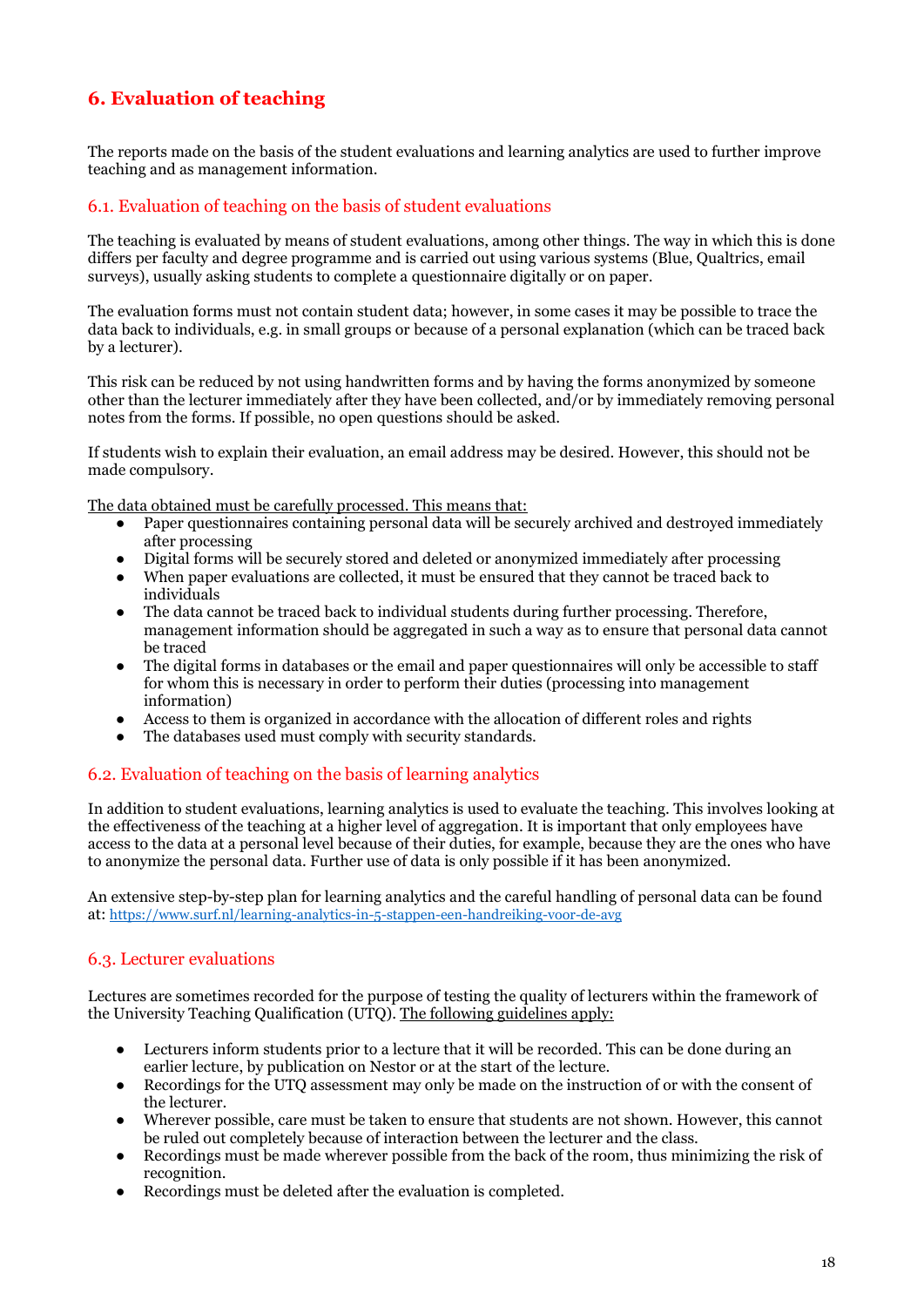# <span id="page-18-0"></span>**7. Accreditation of teaching**

The University and its various faculties and degree programmes have a legal obligation to provide data within the context of accreditation. The UG or the degree programme must demonstrate that quality assurance is helping to realize its vision of good teaching and sustainably contributes to the development and improvement of teaching.

The UG must make relevant information available to the panel during their visit. This may include student theses, final projects and other tests with the associated grade assessment and information about the assessment procedure. The relevant documents will be placed in a folder in a secure environment (Nestor) and can only be accessed by the panel and staff directly involved in the process. If QANU supervises the process, the theses/final projects and the associated assessment forms will be uploaded to QANU's locked digital environment. Only those directly involved, such as panel members, the QANU secretary and the staff member of the degree programme involved in the accreditation, have access to it.

The following principles apply in the accreditation process:

- The collection and processing of personal data should be limited to what is strictly necessary and should be pseudonymized or anonymized (e.g. by crossing out names, not using student numbers or only using the last three digits of a student number).
- The documents should be stored in a safe and secure place (Nestor, Y drive) in protected folders, or uploaded to QANU's locked digital environment.
- Access to the folders should be limited to those with a direct interest; members of the panel are bound by an obligation of confidentiality with regard to the information entrusted to them.
- They will be given a temporary guest account that grants access to the documents. They may only have the right to access, not to modify. After completion of the visit, access to the folders containing the data must be blocked and the guest account must be deleted.
- Upon receipt of the final accreditation decision, all documents containing personal data must be destroyed; where necessary, the documents will be transferred to the UG archive and kept until after the next accreditation.
- <span id="page-18-1"></span>• The report of the published development interview may not contain any personal data, unless it relates to a specific position in the accreditation process, or unless the person in question has given their permission. Any visual material used should also be considered.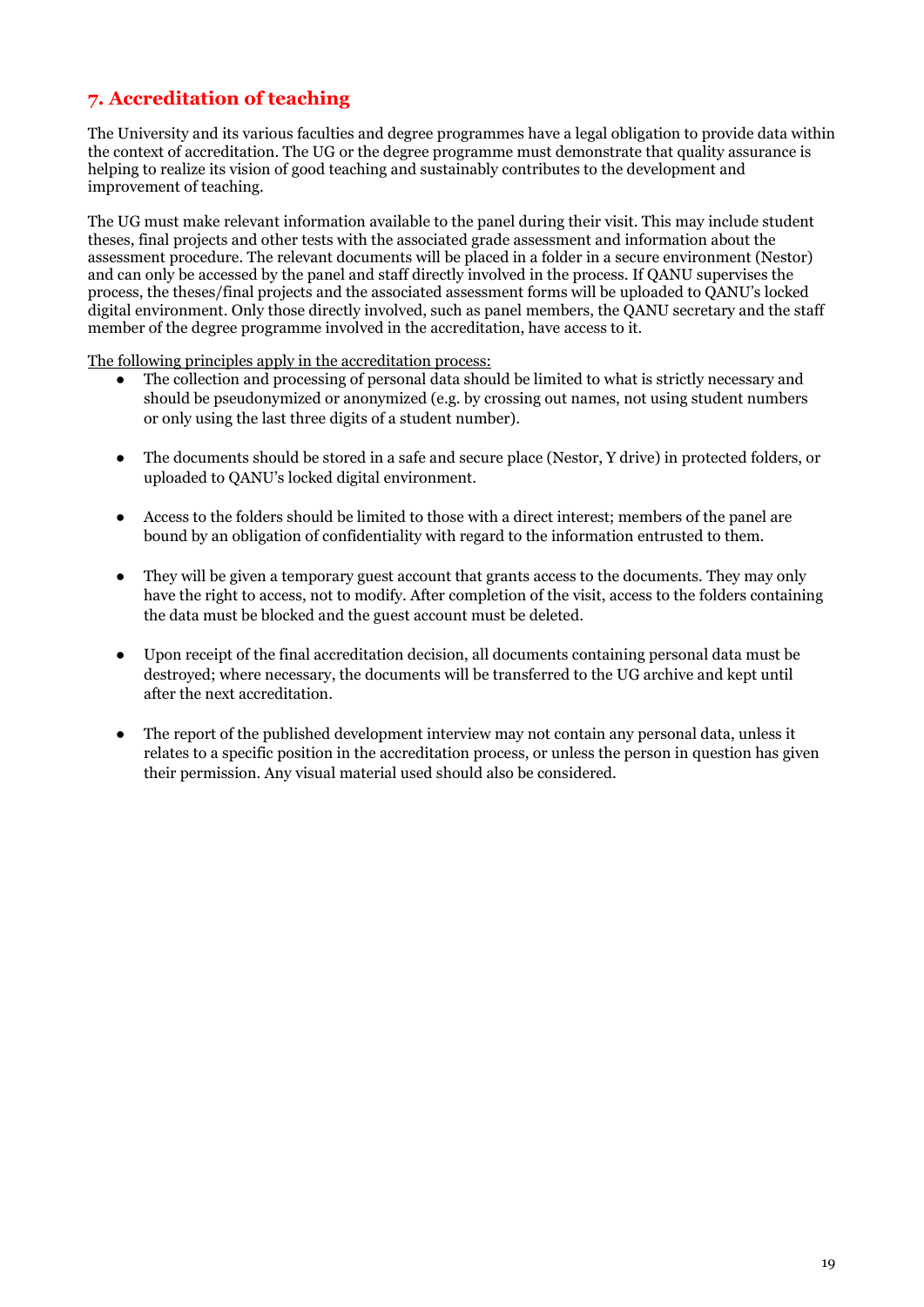# **8. Appendices**

## **Content**

8.1 Procedure from application to registration

8.2 Retention periods from the selection list Universities and University Medical Centers 2019.

8.3 Guideline for sharing data of students with a functional impairment

8.4 Guideline for dealing with student fraud

8.5 Guideline for audio and video recordings in the context of teaching

8.6 Abbreviations and definitions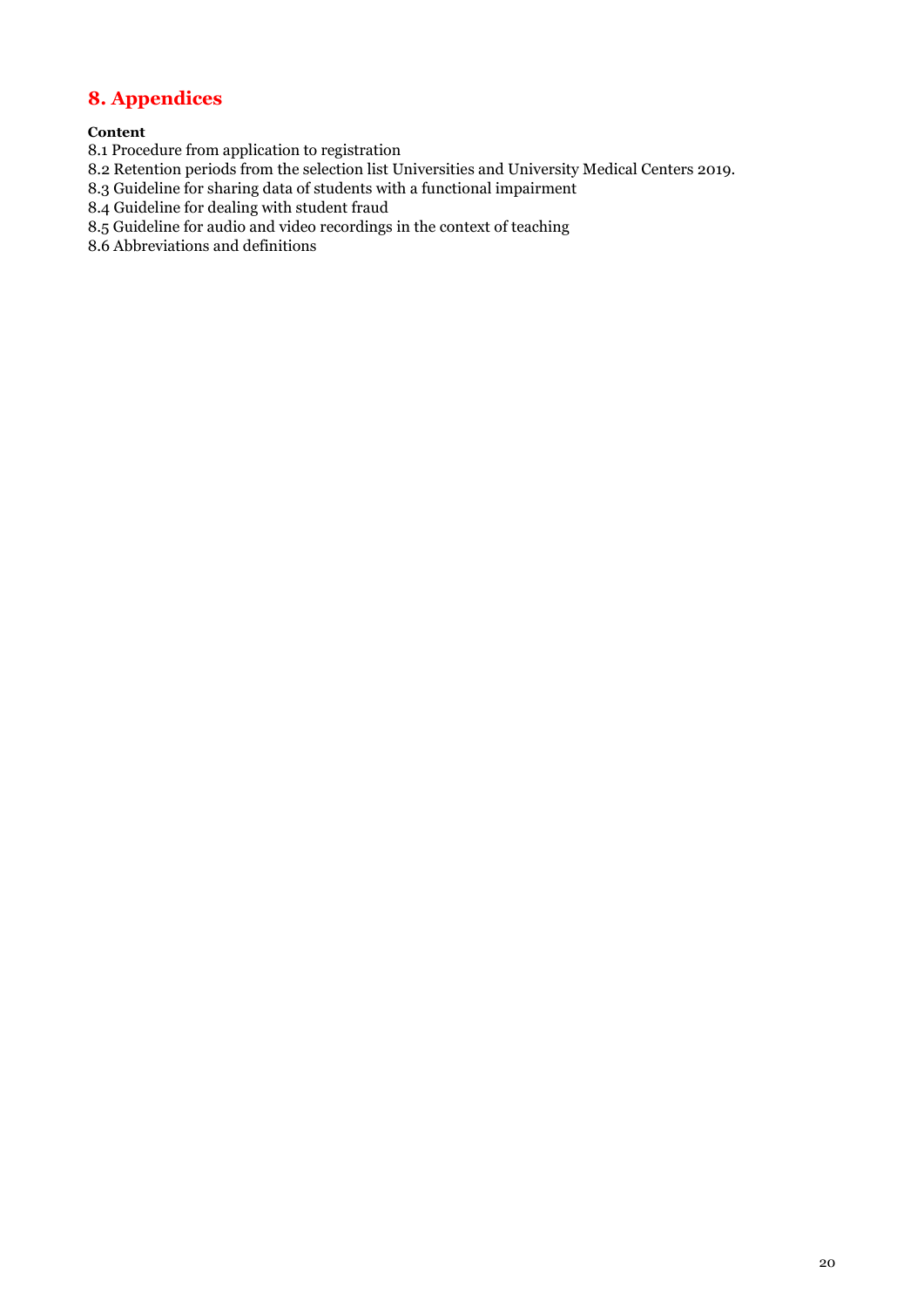## <span id="page-20-0"></span>8.1 Procedure from application to registration

This document describes the work process of **the application and registration procedure** for various target groups of students, from the perspective of both the Central Student Administration (1) and the faculties (2).

**1. Application and registration procedure for Bachelor's (and Master's) degree programmes, exchange students, course participants, minor students and postgraduate programmes from the perspective of the Central Student Administration (CSA)**

## **1.1. Application process for Bachelor's degree programme students with a Dutch preparatory programme VWO or an Hbo-P that gives direct access to a study programme**

(please note: the procedure for Master's degree programmes is broadly the same as for Bachelor's degree programmes and has not been further elaborated here.)

Students apply for a Bachelor's degree programme through Studielink. The following information will be filled in and forwarded directly to PN:

- Name-Address-Place of residence/private email address
- prior qualifications; if it can be automatically verified via DUO, the boxes *Vooropleiding* (prior qualifications, VO) will be set to 'positive' and *Centraal Geverifieerd* (centrally verified) will show up green in PN. If the prior qualifications cannot be automatically verified, the student has to send copies of the necessary documents by email or hand them in to the Central Student Administration (CSA)
- person verification: when logged in with DigiD, the identity (and therefore the nationality) will be automatically verified with the BRP. If this fails, the student must hand in a copy of their ID to the CSA. This can be sent by post or email; in the latter case, the copy must clearly state that it is a copy and for what purpose it is provided (specific apps exist for this)
- students with an EU bank account (IBAN) fill in their account number and possibly indicate that a third party will be paying
- they also indicate whether a single or repeated direct debit will be used
- in that case, an authorization form must be filled in, in which the following information is requested: student number, name, address, account number, payment in instalments/one time, date and signature
- the original of the signed form must be sent by post or as a scanned attachment by email or handed in to the CSA
- the authorization form will be kept in a folder, transferred after two years to the central archive and kept there for seven years.

## **1.2. Application process in the case of foreign prior qualifications**

Students apply through Studielink. The following information will be filled in and forwarded directly to PN:

- Personal data/address data/private email address
- Prior qualifications data: if it concerns a foreign preparatory programme or pre-Master's, the data are transferred from PN to OAS (online application system). The student receives a token to log in to OAS and fill in the VO data
- The central Admissions department will deal with the assessment of admission on the basis of previous qualifications
- If the admission is approved (and the Admissions Board or Board of Examiners have issued an admissions decision), the Admissions department will send the admission decision to the CSA by email; it will be archived in PN
- If logged in without a DigiD (foreign students without BRP registration), the identity is not automatically verified and the student must provide a copy of their passport. This will be done by email and it will be forwarded by email from the Admissions department to the CSA. This process will be adjusted as soon as possible
- Students fill in their bank account number. If it concerns an account with an International Bank Account Number (IBAN) from a Single Euro Payment Area (SEPA), students may choose to pay by direct debit
- Students without a SEPA bank account fill in their payment details, but cannot pay by direct debit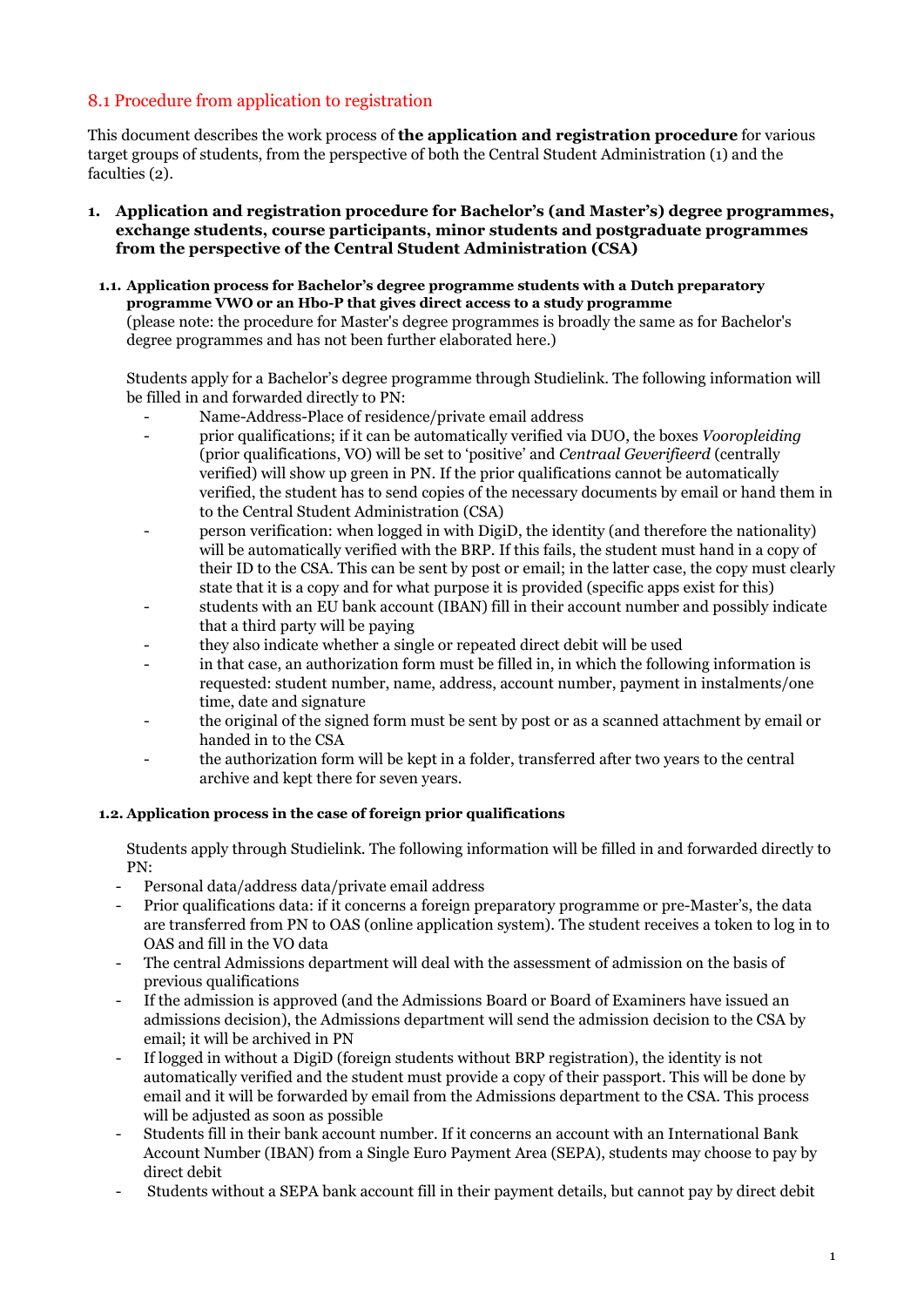If all action boxes have been ticked affirmative, the student will be registered by the CSA. They will be sent a confirmation of receipt by email.

## **1.3. Cancellation of application and termination of registration**

Students may cancel their application through Studielink or request that their registration be terminated. The data for an application will remain in PN but will be crossed out. Registration data will remain.

The CSA can also cancel the application, for example, if a student does not qualify for admission to a degree programme or has not completed their tuition fee payment, or terminates the application (this rarely happens). Students will be notified about this by email.

The retention periods for cancellation and termination of registration have yet to be set. Currently all data is still stored in PN, except for the Studielink messages, which are periodically deleted.

## **1.4. Non-standard situations when applying for a Bachelor's degree programme:**

- Higher-year Bachelor's phase: Admission decision for final examinations (*Verklaring Toelating Afsluitend Examen*) from the faculty
- Pre-Master's: Admission decision on pre-Master's (*Verklaring Toelating Premaster*) or decision from most faculties
- Special entrance examination (colloquium doctum): form from faculty
- Minor students: minor students form from faculty
- Non-standard starting date: starting date form from faculty (for more information, refer to the descriptions of the faculty processes.)

## **1.5. Application for S&P degree programmes:**

- the application must be made before 15 January of the coming academic year
- students send data to the faculty, where a file is created for the selection procedure
- students can fill in a web form if they wish to invoke special circumstances (e.g. late application, inability to take part in selection day)
- selection days are sometimes organized for students to attend
- -

after completion of the selection procedure, the CSA will request the faculty's ranking numbers. These are then placed in PN and sent to Studielink. Studielink sends the ranking numbers to the students (for more information, refer to the descriptions of the faculty processes).

- students send their request for a postponement together with a statement from the institute of secondary/higher education, if the relevant certificate giving access to the degree programme cannot be submitted in time.

## **1.6. Application process for non-standard students**

## **1.6.1 Participants taking a degree module at a faculty:**

- 1. Students fill in a participants form. The copy of this form goes to the CSA and the CSA enters the data in Progress.Net (PN).
- 2. At the bottom of the participants form, students tick the authorization box for the direct debit of the amount due. The CSA enters this into PN and the payment runs in the batch for the collection of (tuition) fees (for more information, refer to the descriptions of the faculty processes).

#### **1.6.2 Exchange students:**

The faculties enter the data in Progress.Net themselves (for more information, refer to the descriptions of the faculty processes.

## **1.6.3 PhD students**

Besides registration in Hora Finita (the registration system for all PhD students), the Human Resources department registers PhD students in Progress.Net. This provides them with a student number and allows them to make use of the facilities that are available to regular students under the same conditions (e.g. ACLO University Card).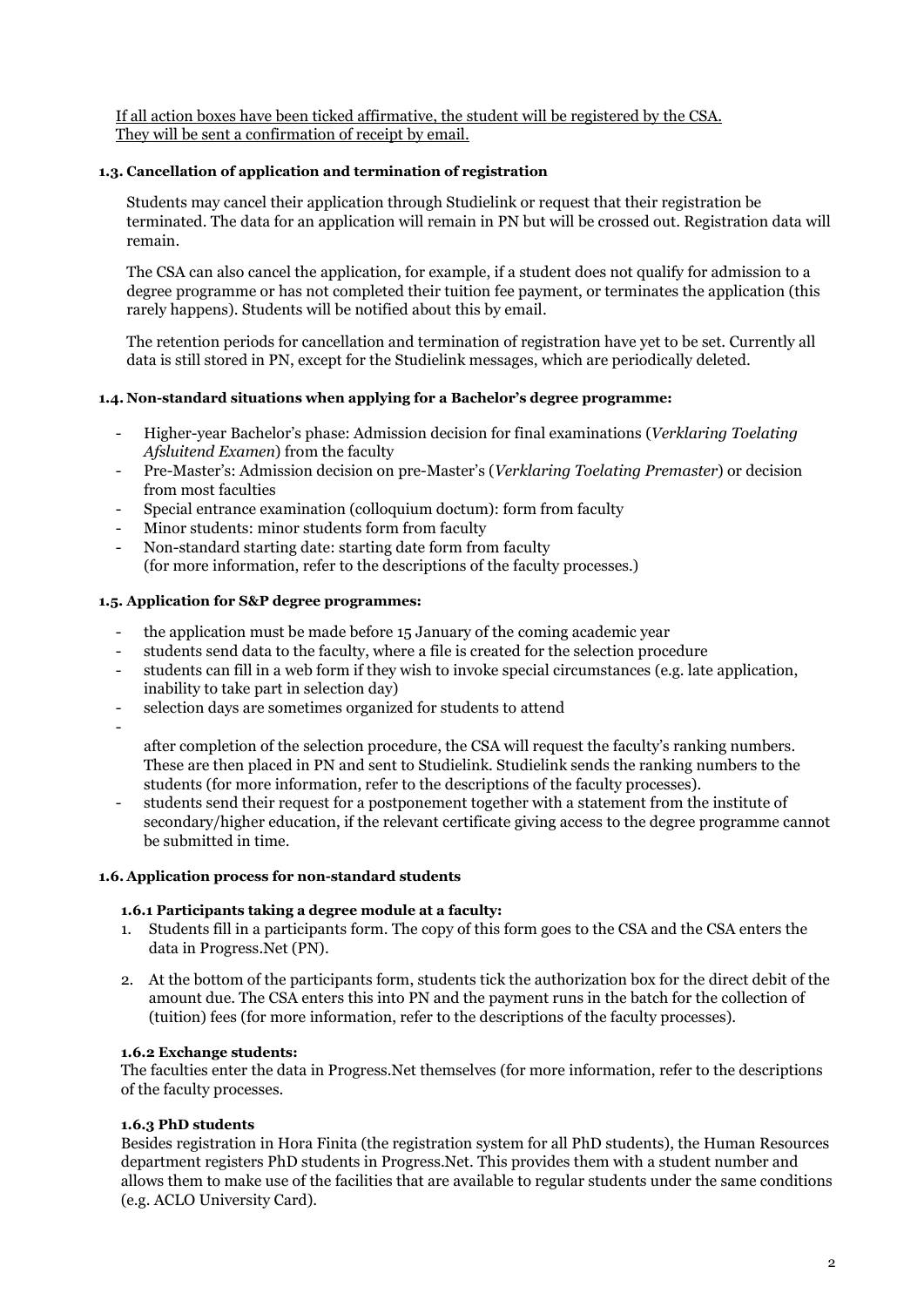## **1.6.4 Postgraduate degree programmes**

The registration usually takes place via Studielink. Faculties determine admission and payment; once the payment obligation has been met, the registration can be completed.

## **2. Application and registration procedure from the perspective of the faculties**

#### **2.1. Bachelor's degree programme (please note: the procedure for Master's degree programmes is broadly the same as for Bachelor's degree programmes and has not been further elaborated here):**

In the case of a regular degree programme without fixed quotas and if the student has a **pre-university education (VWO) with the appropriate profile or has completed an HBO propaedeutic phase** that gives direct access to the programme, there is no faculty involvement and the registration process runs entirely via the Central Student Administration (see 1.1).

**2.2. In the case of deficiencies in the profile**, students must submit additional documents (e.g. their level of mathematics, English) to the faculty's Student Administration Office. If possible, these documents are added to the digital student file (DSD) or stored in a folder on the Y drive. The retention period for these documents is one year from the date of issue of the admission decision. For some faculties, the process also takes place via the central Admissions Officer.

**2.3. In the case of students with foreign prior qualifications**, these must be tested for admissibility; the students will receive a link to the Online Application System (OAS) in which relevant documents must be uploaded; this procedure will be handled by the central Admissions Office (see 1.2). The faculty Admissions Board determines whether the admission requirements have been met and issues an admission decision. The decision will be stored in PN and can be deleted three years after the date of registration or date of cancellation of the application.

#### **2.4. The application procedure for the entrance examination** varies per faculty.

See the website: [https://www.rug.nl/education/bachelor/nederlandse-studenten/aanmelding-en-inschrijving/colloquium](https://www.rug.nl/education/bachelor/nederlandse-studenten/aanmelding-en-inschrijving/colloquium-doctum-)[doctum-](https://www.rug.nl/education/bachelor/nederlandse-studenten/aanmelding-en-inschrijving/colloquium-doctum-)

The student applies to the Student Administration Office of the faculty in question. The Admissions Board determines whether the admission requirements have been met and issues an admission decision which will be archived by the CSA. The retention period is seven years.

#### **2.5. For degree programmes with a fixed quota,** the procedure is as follows.

- 1. The student applies in Studielink by 15 January at the latest. In Studielink, the student will receive a link to the faculty page that contains information about the selection procedure.
- 2. Faculties use various applications to contact the student and to enable them to provide the correct data and documents (Formdesk, Qualtric) necessary to take part in the selection procedure.
- 3. Depending on the procedure, students must submit further documentation by a specified date. This information is collected within the faculty department in charge of the selection procedure and (in most cases) stored in Excel lists and folders. These lists and documentation must be stored in a safe place (Y drive or Google Drive) and destroyed at the end of the selection procedure (three months after the start date of the relevant academic year).
- 4. Once students have provided the correct information, they can take part in the selection procedure, which differs per degree programme.
- 5. Proof will be requested if a student is prevented from taking part in the selection because of special circumstances.
- 6. Students will receive their ranking number via Studielink on 15 April. Afterwards, the degree programme will send further details about their ranking position to their private email address.
- 7. As from 15 April, students who have been placed will be able to complete their registration. SIA will process the registration further.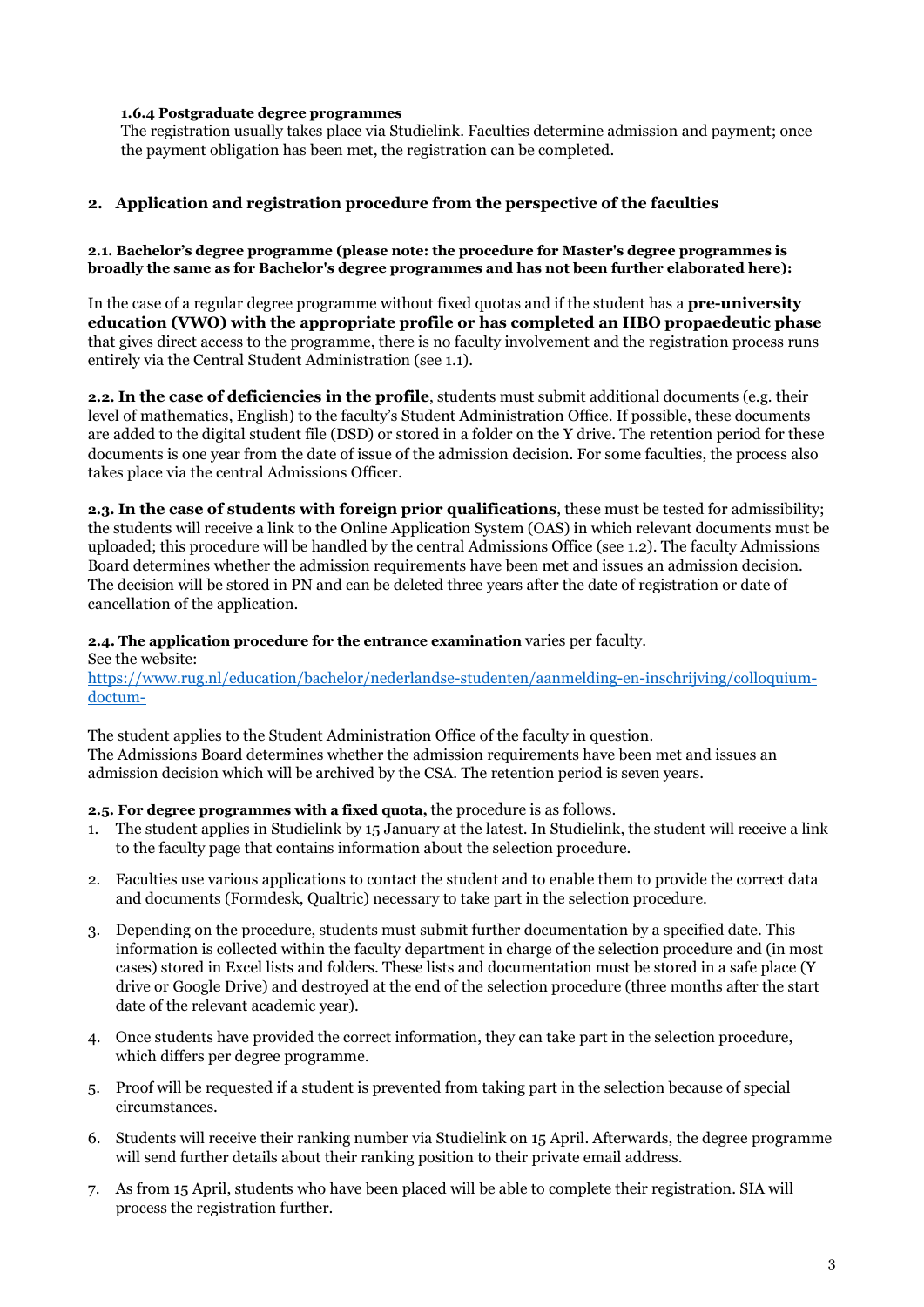8. The degree programme sends information to the new students via their UG email address through PN. Depending on the faculty's policy, additional actions will be carried out that are related to the organization of teaching.

## **2.6. Bachelor's degree programmes miscellaneous: matching**

Matching is the last check in choosing a degree programme, after which a student can definitely decide if the programme suits them. All prospective students are entitled to participate in matching activities. The matching procedure differs per faculty. More information can be found on the UG website. Several faculties/studies have compulsory matching.

- 1. Students apply in Studielink by 1 May at the latest.
- 2. The degree programme will notify them with an explanation of the matching through PN.
- 3. How the matching is done differs per faculty and degree programme. It can be done, for example, via the Student Portal (Nestor) or another application. The communication between the student and the faculty takes place via email. The results of the matching must be destroyed two months after the date of commencement of the academic year or must be securely stored so that it can only be used for statistical and scientific purposes. Students must be informed about this (privacy statement) and must be made aware of their rights (removal, objection).
- 4. After participation, students receive a degree programme advice by email through PN.
- 5. The degree programme will indicate in PN if the match has been made, after which the registration process continues (see 1.1).

## **2.7. Non-standard registration**

### **2.7.1 Exchange students**

The procedure is as follows:

- 1. Students are nominated by one of the partner universities
- 2. The application will be made via 'Mobility Online' (as from the end of 2020). The student adds the relevant document by uploading them to this application system.
- 3. The faculty's Exchange Office checks the documents. The documents must be stored in a safe place (DSD, or until that time in folders on the Y drive) and periodically deleted (seven years after the end of the academic year in which the exchange took place).
- 4. The faculty's Student Administration Office creates a student number in PN
	- a. The application for a visa, if required, will go through the Immigration Service Desk b. Housing for foreign students will be done by MSD/SSH
- 5. The degree programme sends the student a message about registration for course units
- 6. The faculty checks via the Learning Agreement to see whether the course unit registration is approved.

#### **2.7.2 Participants taking one or more modules of a degree programme**

The students fill in an application form that can be downloaded from the website. The data includes name and address, date and place of birth, bank account number, the course units and a signature. The faculty's Education Office retains the original. A copy is sent to the CSA (for registration/authorization), the financial department of the faculty (for direct debit) and possibly the lecturer. After payment and registration, the Education Office registers the students for the course unit or units in question. The lecturer's copies can be destroyed immediately after the course has ended. The copy at the CSA must be destroyed seven years after the date of commencement of the course year. The original in the faculty's possession can be transferred to the archives one month after the date of commencement of the course and will be destroyed after seven years.

## **2.7.3 Minor students**

(see websit[e https://www.rug.nl/education/bachelor/nederlandse-studenten/aanmelding-en](https://www.rug.nl/education/bachelor/nederlandse-studenten/aanmelding-en-inschrijving/inschrijfprocedure-bijvakstudent#herinschrijven-bijvakstudent)[inschrijving/inschrijfprocedure-bijvakstudent#herinschrijven-bijvakstudent](https://www.rug.nl/education/bachelor/nederlandse-studenten/aanmelding-en-inschrijving/inschrijfprocedure-bijvakstudent#herinschrijven-bijvakstudent)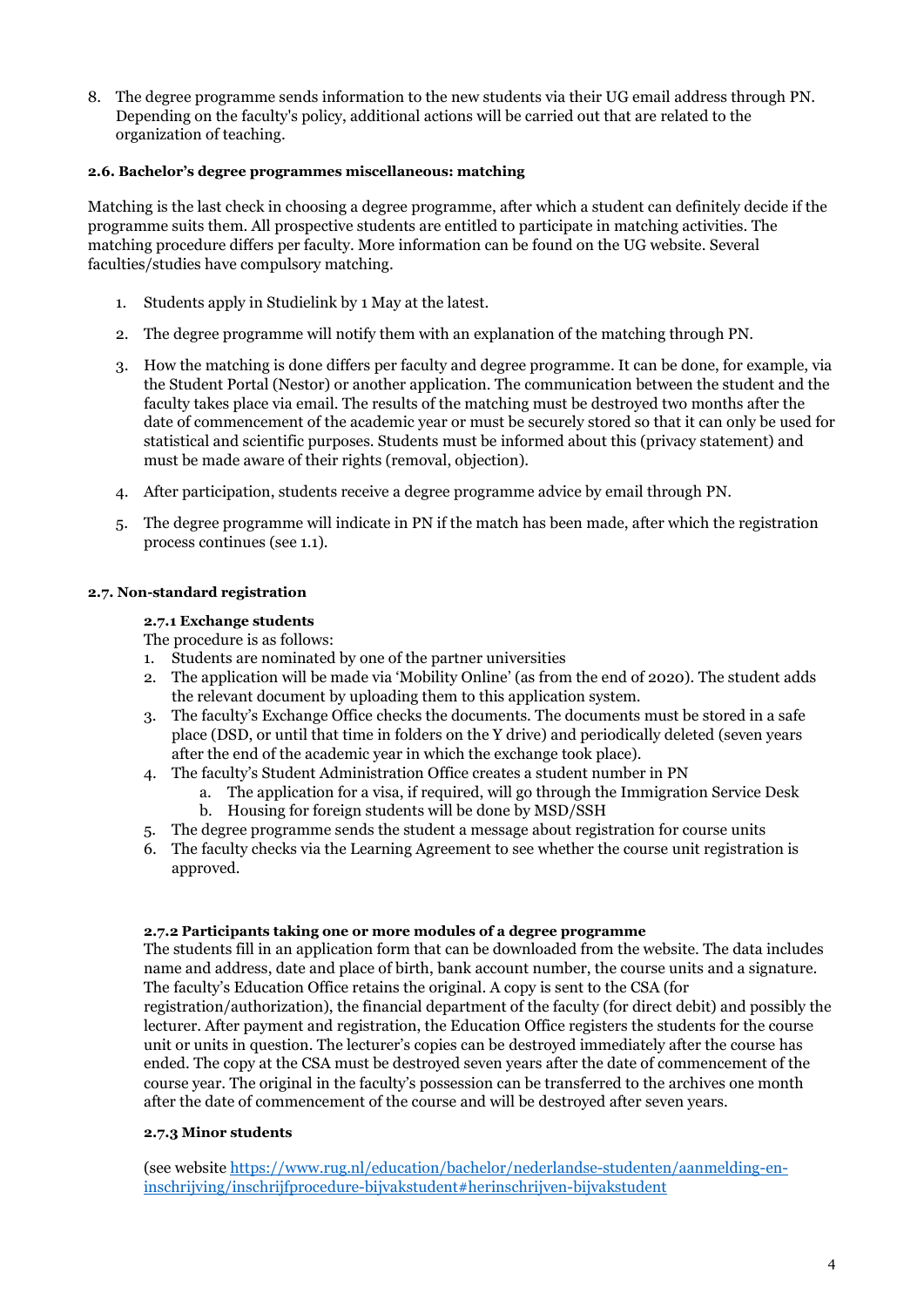1. Students apply (as 'Higher Years') via Studielink for the degree programme in which they wish to follow a minor.

They fill in the form [Admission to Bachelor's/Master's minor,](https://www.rug.nl/education/documenten/admission/toelating_tot_bijvak_bachelor_of_master.pdf) which can be downloaded from the website. The following data must be entered:

- student number
- year of study
- last name and initials
- degree programme
- 2. To assess the admissibility of students, the following documents must be enclosed and submitted to the Student Administration Office of the faculty in which the course unit will be followed. This means that the physical documents are needed.
	- Copy of propaedeutic certificate (higher education) or copy of university certificate when applying for a Bachelor's degree programme
	- Copy of university certificate when applying for a Master's degree programme
	- Copy of passport or ID
	- Original *Bewijs Betaald Collegegeld* (proof of payment of tuition fees, BBC) from another institution of higher education
- 3. The faculty's Admissions Board will assess the admissibility of the student. If positive, the student fills in the second part of the form and sends it with the documents to the Student Information & Administration department. The registration process continues.

## **2.7.4 Summer School**

Applications for an UG summer or winter school are made via an application form (Formdesk) on the website. A sample can be foun[d](https://fd13.formdesk.com/rug/template_summer/?test=1) [here.](https://fd13.formdesk.com/rug/template_summer/?test=1) The application will be sent to the general email address of the school in question. This is managed by the lecturer who coordinates the school. The coordinator uses the data for the selection and preparation of the official acceptance letter for the visa.

The central summer/winter school office (SSO) creates the application forms in Formdesk, and as such has access to all applications from all schools. The SSO ensures that participants receive an email containing a link to the payment portal (credit card & iDeal). On request, the SSO also makes invoices for participants. All payments are credited to the bank account of the Summer School, after which the FSSC transfers each payment to the project code of the school.

The SSO stores the data for a maximum of one year on Formdesk and on the Y drive. After the school has been completed and the annual report has been drawn up, all data will be deleted. The coordinators often keep a list of their alumni (name, home institution and email address) to reuse in the promotional campaign of the next edition of the school.

Each year, the SSO organizes several practical meetings for all coordinators, with tips on promotional activities, visas, accommodation, etc. The GDPR is another theme: we urge people to share data only via Unishare/SURFfilesender/Google Drive, and to ask permission to use an email address in a mailing list.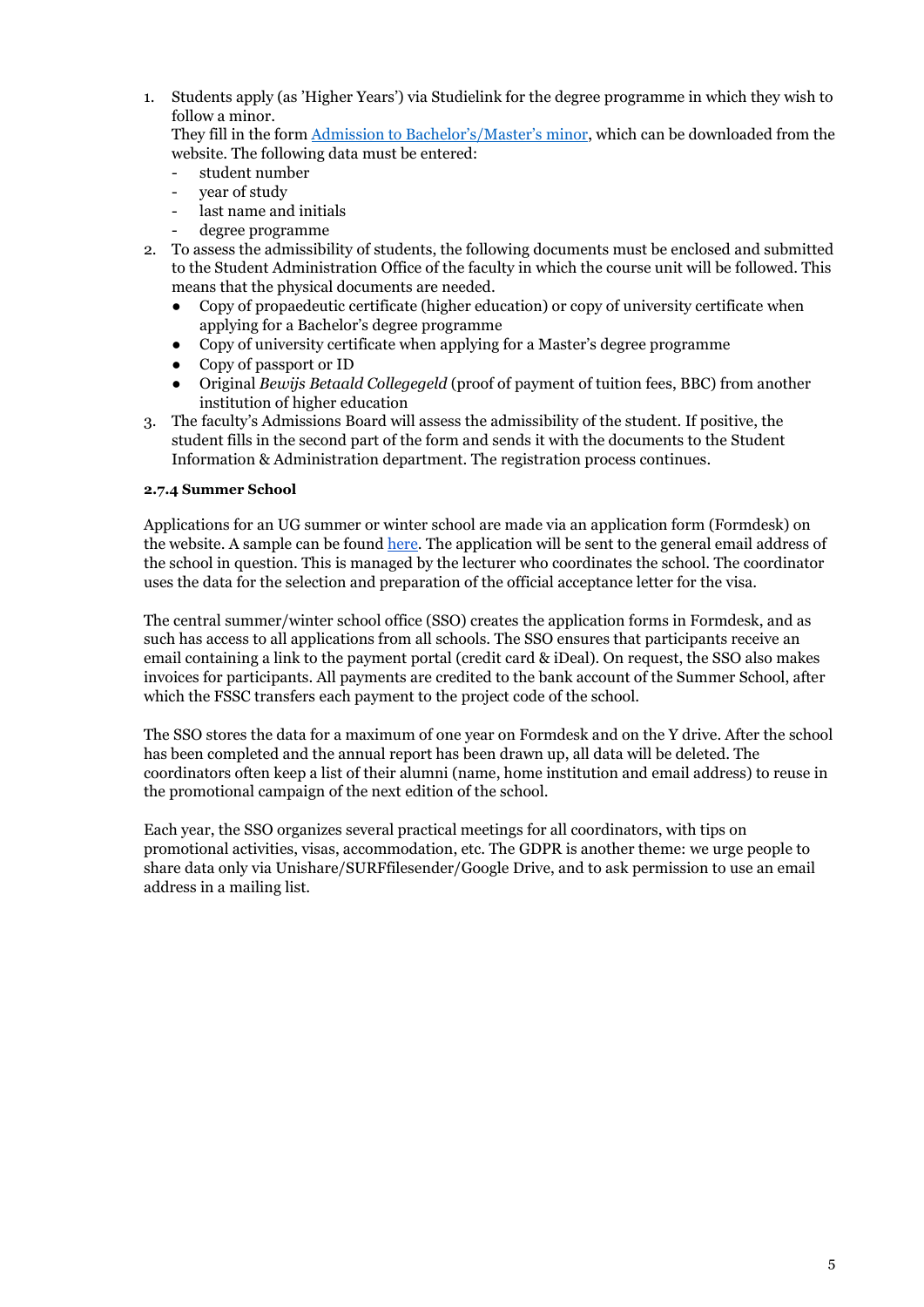## **2.7.5 Postgraduate degree programmes**

- 1. Students apply in Studielink before 1 May (application runs via SL; students are sometimes registered by the faculty in PN); sometimes the postgraduate programme is offered through a foundation
- 2. Students apply to the faculty before 1 August
- 3. The faculty checks the admission requirements. The following data are collected for this purpose: name, address, residence, prior qualification documents, bank account details (or those of the employer), copy of passport or ID
- 4. The invoicing is done by the faculty's financial administration
- 5. The faculty informs the CSA when the admission and payment requirements have been met, after which the CSA can proceed with the registration process (1.6.4).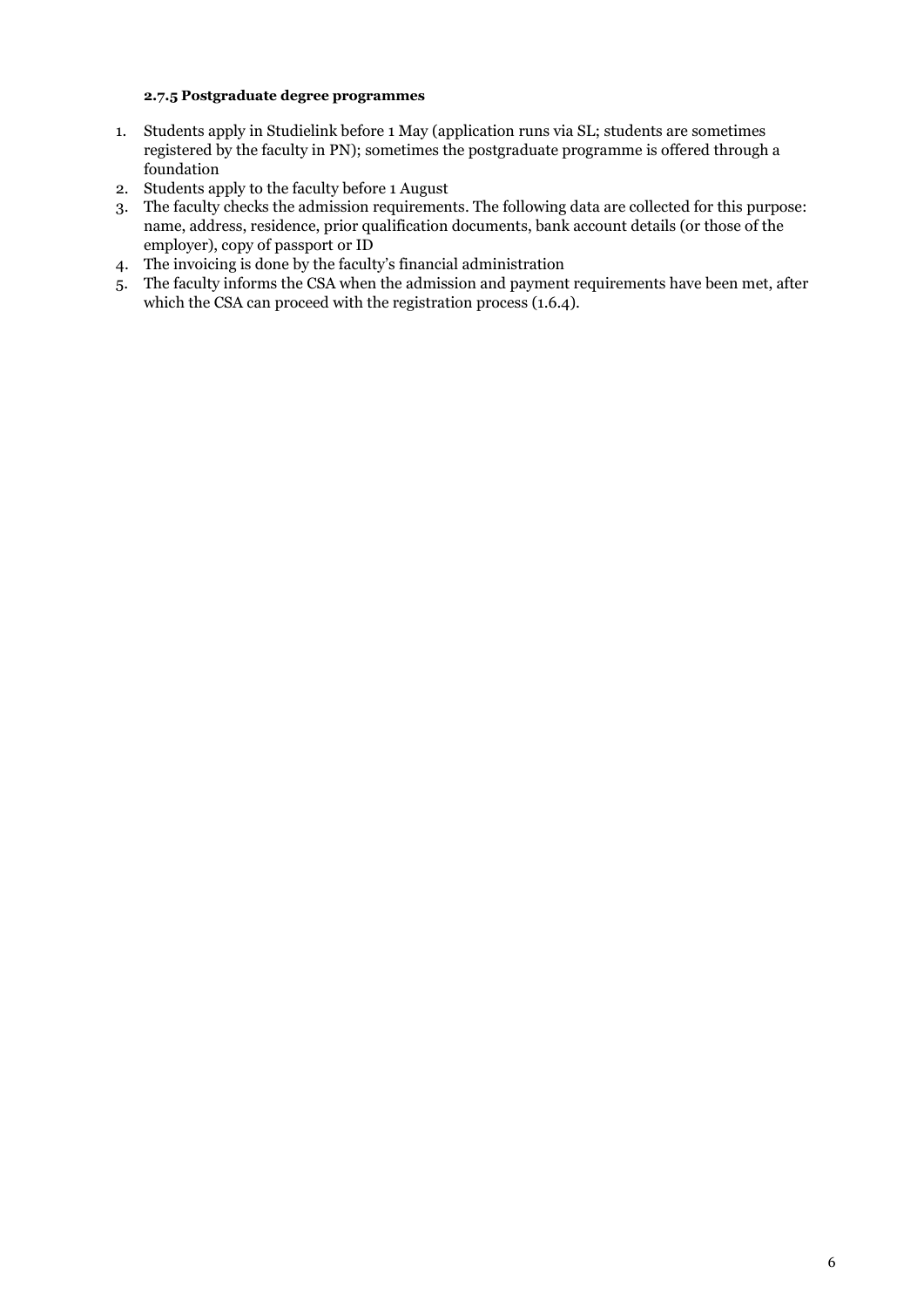## <span id="page-26-0"></span>8.2. Retention periods from the selection list Universities and University Medical Centres 2019

An overview and explanation of retention periods will be drawn up, based on the Selection List Universities and University Medical Centers 2020. This selection list was compiled in consultation with the joint Universities and Medical Centers. The document describes the processes within teaching and academic research, and defines the corresponding legal retention periods. As soon as the selection list has been published in the Government Gazette, it will be placed on the UG intranet and the overview will be added to this policy plan.

In addition, we refer to the digital system **I-Navigator** that is available within the UG, which describes all processes within the University, with the corresponding retention periods. The **I-Navigator** application is managed by the OSI department within the CIT and is, among other things, the tool to fill and support the Digital Student Dossier. I-Navigator describes in detail which sub-process is involved.

Any changes relating to legal retention periods are implemented directly in this application, so that it is up to date at all times. I-Navigator can be consulted after access has been granted.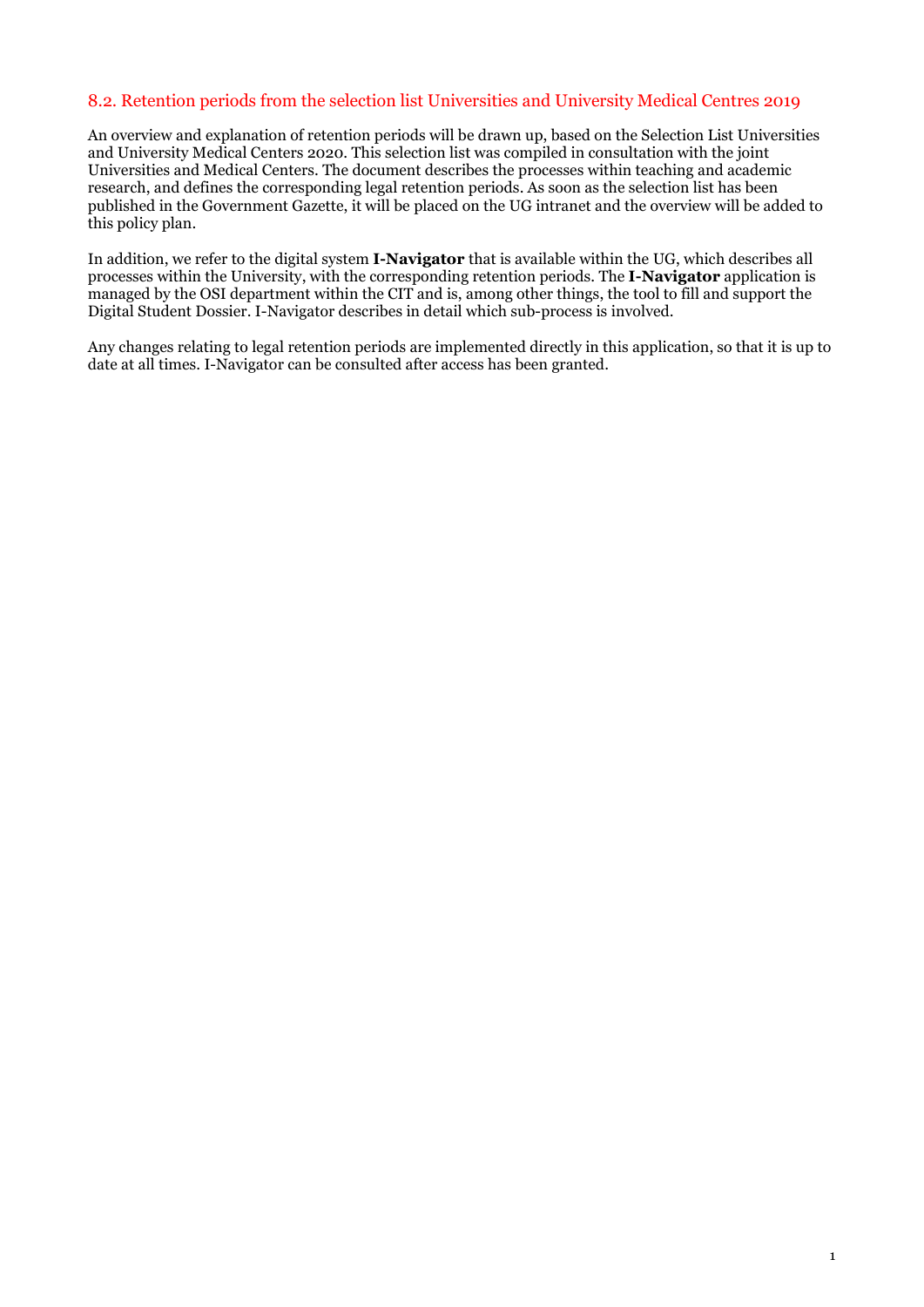## <span id="page-27-0"></span>8.3. Guideline for sharing data of students with a functional impairment

#### **Processing special categories of personal data at the UG**

The UG has a duty of care towards its students. Students may be hindered in their studies by special circumstances. These can be incidental or temporary conditions such as illness, pregnancy or family circumstances, as well as long-term circumstances such as a functional impairment or the responsibility of informal care.

Depending on the situation, students can be helped in their efforts to continue studying. This may include individual adjustments to the study programme, e.g. by postponing deadlines, or by adjusting the form and duration of examinations. This can prevent a student from suffering a (further) study delay.

In order to come to a decision for adequate support, the student must provide information and supporting evidence about the nature of the impediment to the student counsellor, study advisor, or the Board of Examiners. The 'evidence' usually consists of a statement from an attending physician or another expert.

This information contains at least sensitive and/or special categories of personal data (such as race, ethnicity, religion, health, sexual preference, biometric data); the processing of special categories of personal data is not permitted unless the student gives their consent.

Although in principle it is forbidden for an organization to process special categories of personal data, exceptions do apply, as mentioned in Article 9.2.g of the GDPR in conjunction with Article 30.2.a of the Dutch Implementation Act GDPR (UAVG):

*'schools (i.e. educational institutions) may specifically process data relating to health, insofar as the processing is necessary for the special supervision of pupils or the provision of special services relating to their state of health'.*

In addition, the UG has several legal obligations towards students with a functional impairment under the Higher Education and Research Act, the Equal Treatment Act, and under the UN Convention on the Rights of Persons with Disabilities. The basis for processing is the exercising of a task in the general interest. In short, the UG must ensure an inclusive education system and offer reasonable accommodation to persons with a functional impairment so that they can be educated on an equal footing with other students.

The UG will exercise caution in the processing of special categories of personal data. An official statement is needed to make provisions, but it is not necessary to keep it after a study advisor or student counsellor has established that an officially recognized diagnosis has been made. A note about this in a secure environment within Progress.Net or ProgressWWW will suffice. This complies with the principle of data minimization.

Student psychologists and student counsellors store their documents in the Stuf! application. The Board of Examiners stores its documents in the DSD.

#### **What conditions apply to the processing of special categories of personal data?**

Additional obligations apply to the processing of health data:

- 'the data shall only be processed by persons who are bound by an obligation of secrecy by virtue of their office, profession or statutory regulations or by an agreement on confidentiality' (Article 30.4 UAVG in conjunction with Article 9.2.g GDPR).
- the organization shall take 'appropriate technical and organizational measures to ensure a level of security related to the risk'. Because the processing of special categories of personal data involves more risks, the security requirements will also be stricter.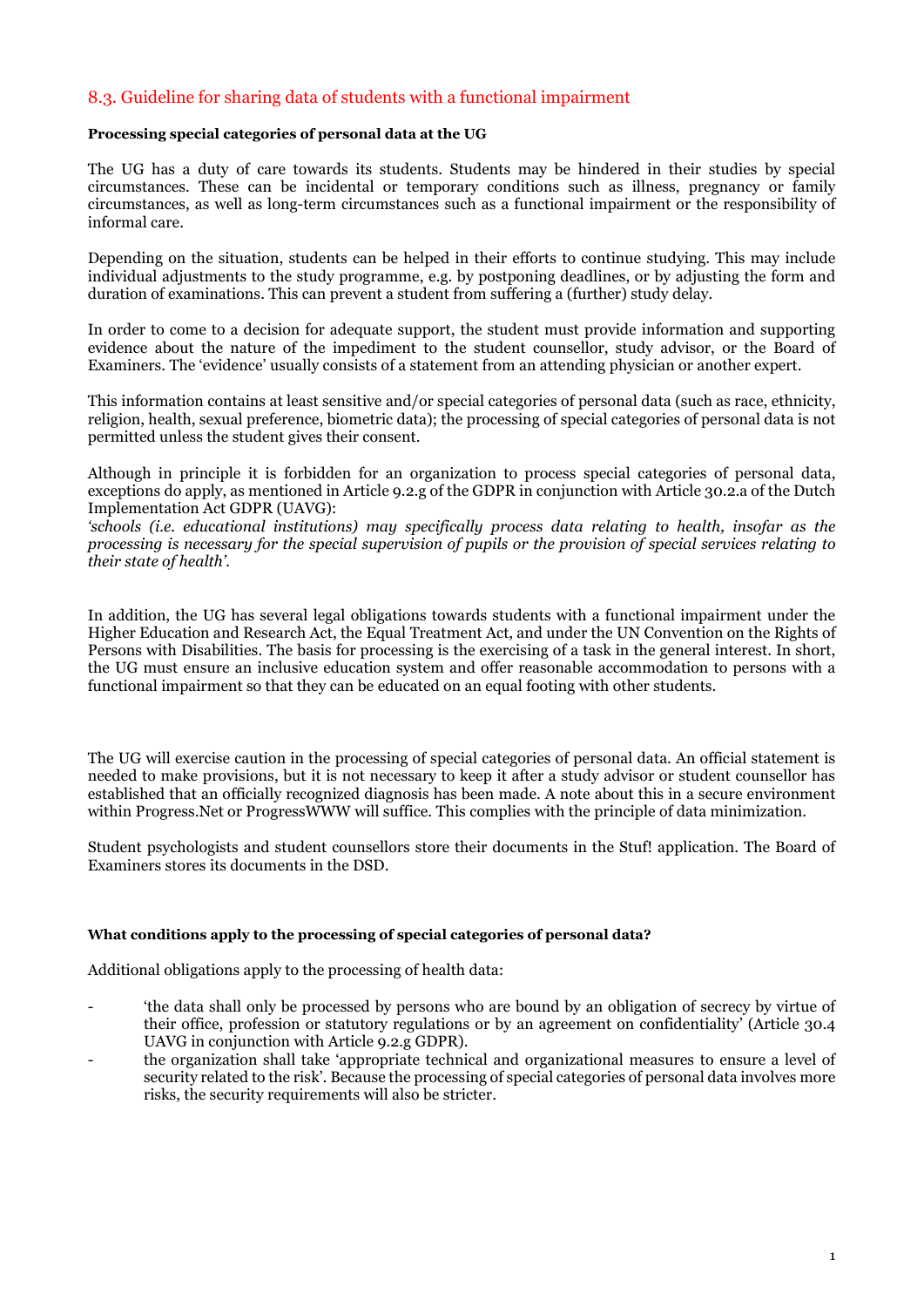## **How should the UG handle the processing of special categories of personal data?**

Each faculty has its own internal procedures and responsibilities towards students with a functional impairment. Therefore, it is not always possible to have a leading approach that applies to all faculties. It is, however, possible to adhere to a number of principles that every processing action must comply with. Below is a concrete elaboration of the principles of the GDPR:

| <b>GDPR</b> principle                                                                                                                                                                                                        | <b>Concrete elaboration</b>                                                                                                                                                                                                                                                                                                                                                                                         |
|------------------------------------------------------------------------------------------------------------------------------------------------------------------------------------------------------------------------------|---------------------------------------------------------------------------------------------------------------------------------------------------------------------------------------------------------------------------------------------------------------------------------------------------------------------------------------------------------------------------------------------------------------------|
| Legitimacy<br>Personal data may only be processed if there<br>is a legal basis for this.                                                                                                                                     | The primary basis for the UG is a task of general interest.                                                                                                                                                                                                                                                                                                                                                         |
| <b>Transparency</b><br>The data subject must be aware that their<br>personal data is being processed and must<br>be informed of their rights.                                                                                | Students will be informed about the processing of (special<br>categories of) personal data through a special privacy statement<br>given by a study advisor, student psychologist or student<br>counsellor.                                                                                                                                                                                                          |
| <b>Fairness</b><br>The data subject must, as much as possible,<br>be in control of the processing of their data.                                                                                                             | The student is responsible for providing the statement or<br>diagnosis to the correct staff member or service. No data will be<br>shared with third parties without the data subject's explicit<br>consent.                                                                                                                                                                                                         |
| <b>Purpose limitation</b><br>A data subject's personal data may only be<br>used for specific and legitimate purposes<br>and may not automatically be processed for<br>other purposes.                                        | The purpose of the processing of special categories of personal<br>data is to be able to assess which adjustments to the teaching or<br>examination are appropriate and fair. Special categories of<br>personal data will only be requested if it serves a particular<br>purpose.                                                                                                                                   |
| Data minimization<br>No more personal data may be processed<br>than is required to achieve the legitimate<br>purposes of the entity processing it.                                                                           | Staff who organize the facilities (e.g. lecturers and/or<br>invigilators) will only be told which facilities are necessary and<br>not the reasons. Name, student number and facility will suffice.                                                                                                                                                                                                                  |
| Data quality<br>Personal data that is processed must be<br>correct and up to date.                                                                                                                                           | The student provides a relevant current statement or diagnosis<br>from a medical or paramedical professional. Administrative<br>systems such as ProgressVolg and ProgressWWW will be used.<br>The data in these systems will be automatically updated if the<br>student adjusts their data.                                                                                                                         |
| <b>Storage limitation</b><br>Personal data may be stored no longer than<br>is necessary to achieve the legitimate<br>purposes of the entity processing it.<br>Considering the duration of retention<br>periods is essential. | Statements or diagnoses will not be stored unnecessarily.<br>Showing them is sufficient for awarding the facility or to give<br>advice. Notes on the functional impairment are stored in<br>Progress.net in the memorandum function, which only staff<br>with the same rights can view. Where possible, documents will<br>be removed from the mailbox and if applicable from the<br>download folder on the X drive. |
| <b>Security</b><br>Technical and organizational measures<br>must be taken to protect personal data and<br>prevent its loss or unlawful processing.                                                                           | To avoid the risk of invasion of privacy, only the UG systems<br>will be used. Information about the student is saved in<br>Progress.net, Stuf!, Corsa or on the Y drive. Sensitive<br>information will not be sent by email, but via SURFfilesender<br>or Unishare. The UG exercises restraint regarding the storage<br>of paper documents.                                                                        |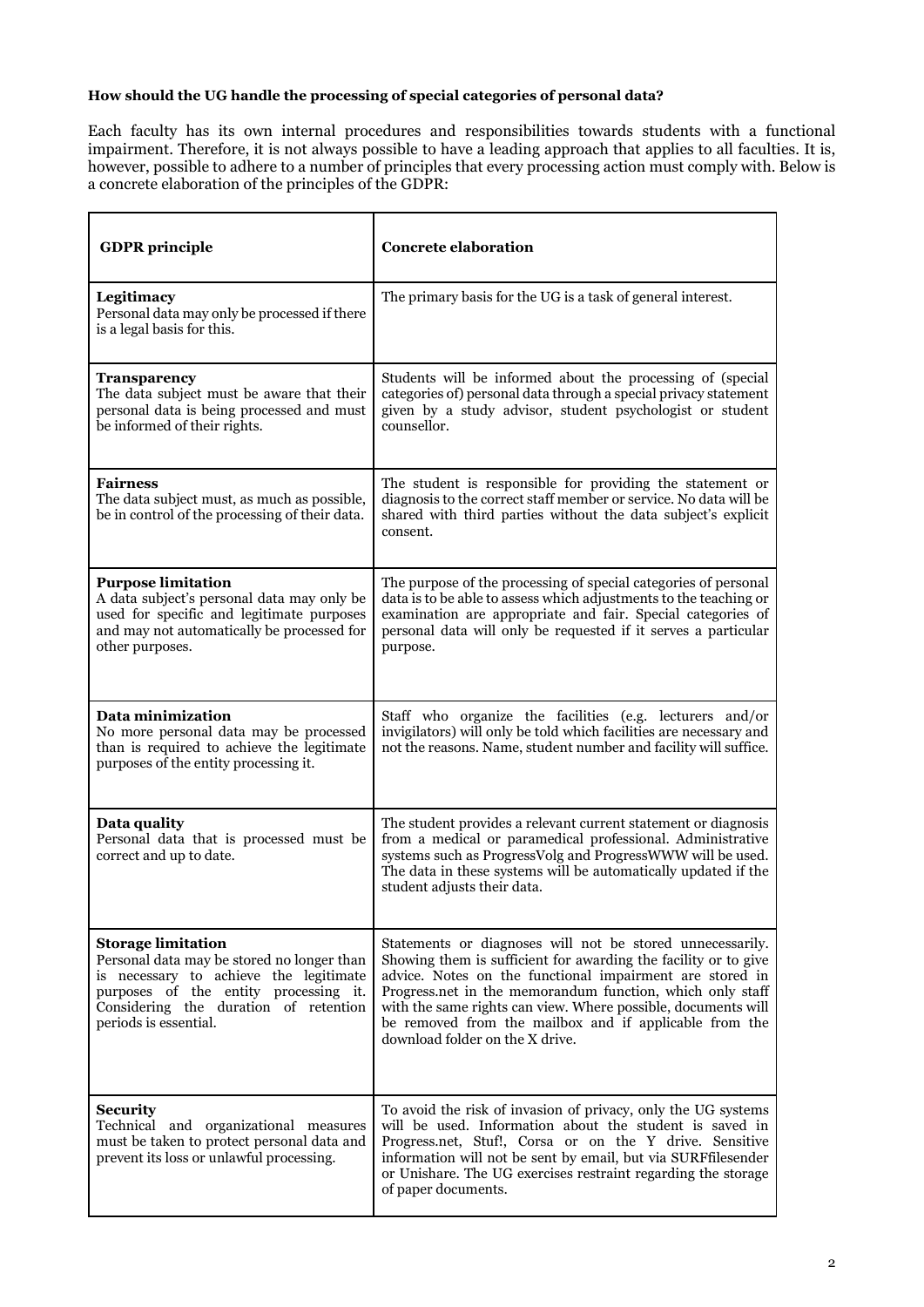| Confidentiality<br>Personal data must in principle<br>be I<br>confidential.                                                                                        | A provision is granted exclusively by staff who are authorized to<br>do so by virtue of their position.<br>Medical or paramedical statements or diagnoses will only be<br>processed by UG staff who are obliged to maintain<br>confidentiality by virtue of their profession. These are primarily<br>student counsellors, study advisors, student psychologists, or<br>staff who have signed a confidentiality agreement. |
|--------------------------------------------------------------------------------------------------------------------------------------------------------------------|---------------------------------------------------------------------------------------------------------------------------------------------------------------------------------------------------------------------------------------------------------------------------------------------------------------------------------------------------------------------------------------------------------------------------|
| <b>Responsibility</b><br>The UG must be able to demonstrate to the<br>data subject and the supervisory authorities<br>that the above principles have been applied. | The UG adheres to the principles of the GDPR and can explain<br>any deviations.                                                                                                                                                                                                                                                                                                                                           |

The exact steps in the process of allocating facilities differ per faculty. The order may also differ in practice, as may the specific actors and the specific faculty processes. From a data protection point of view, the following general 'ideal scenario' could be adopted:

- 1. Any student who wants to make use of (examination) facilities fills in an information tool on the external website to find out what precise steps have to be taken to apply for facilities.
- 2. If a student indicates that they have dyslexia and/or dyscalculia, they can request the examination facilities online. This application includes a mandatory upload of the diagnostic report on the functional impairment.
- 3. The application will be processed by a student counsellor who will write a recommendation letter for the study advisor and the Board of Examiners of the degree programme in question and give it to the student.
- 4. In other cases, the student will talk to a student counsellor. The student counsellor writes a recommendation letter for the study advisor and the Board of Examiners of the degree programme in question. Arrangements, notes and facilities are stored by the student counsellor in Stuf!
- 5. The student makes an appointment with the study advisor of the degree programme in question. The student takes along a statement/diagnosis and the recommendation letter from the student counsellor. Arrangements, notes and facilities are stored by the study advisor in Progress.net.
- 6. If necessary, the study advisor makes a scan of the supporting documents for storage in Corsa. The original documents will be handed back to the student.
- 7. The Board of Examiners, or the student counsellor if authorized, grants the facility to the student and communicates this decision to the student and to the department or staff who organize the facilities. It is not necessary to mention the background of the student, only which facilities are required.
- 8. The teaching staff or department organizes the facilities. For each examination, they will inform the lecturer and/or the invigilators in a secure manner (via the Y drive, SURFfilesender or Unishare) about which facility has been assigned to which participating student.
- 9. In the case of study delay, or the threat of study delay, as a result of the special circumstance, the student will in any case report this to the study advisor, and to the student counsellor (if the student will suffer a delay if 15 ECTS or more or has been referred to the student counsellor by the study advisor).
- 10. The study advisor or student counsellor will complete a digital registration form on the basis of the study delay circumstances. This form also includes the agreements made. The student must tick this digital form for approval via the website.
- 11. If a student invokes an exception to the binding (negative) study advice (BSA), and further file creation occurs (motivation letter, proof of circumstances, adjusted study plan and any decisions), the Y drive is a suitable place for storage, provided access rights are properly secured. Unishare is suitable for communication with the BSA Committee.
- 12. If a student also wishes to apply for a contribution from the Graduation Fund, they can submit a digital application after the end of the academic year via a special portal on My University.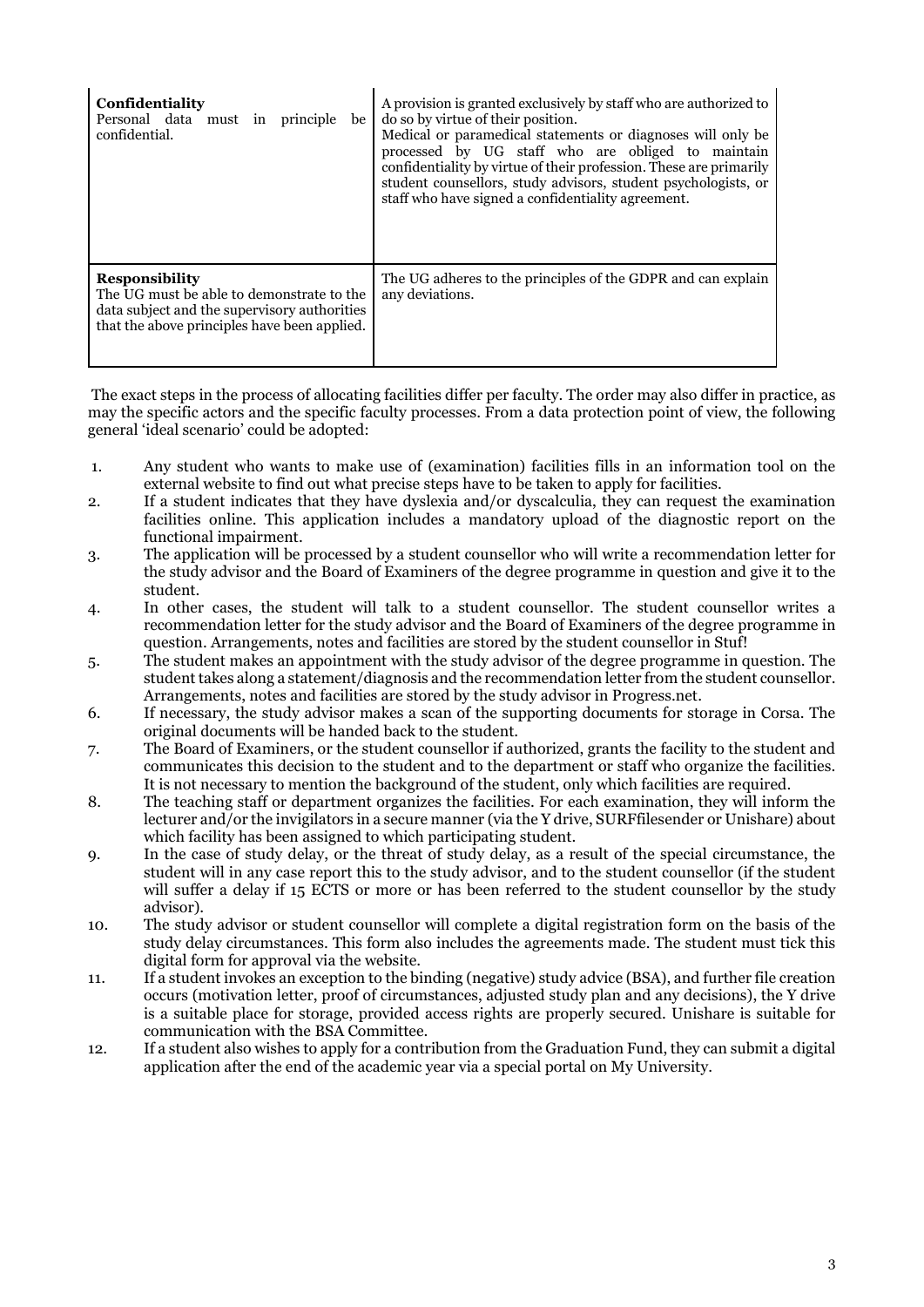## <span id="page-30-0"></span>8.4. Guideline for dealing with fraud committed by students

## **Student fraud guideline**

This guideline describes the process within a faculty in the event of possible examination fraud or cheating by a student in accordance with the requirements set by the GDPR. Minor variations of the exact procedure may occur per faculty. In particular, this guideline helps members and secretarial support to the Board of Examiners as this Board deals with reports of possible fraud.

## **Duties and powers of the Board of Examiners**

The Board of Examiners has an important task within the educational organization. It is responsible for ensuring the quality of examinations and final assessments. It is the Board's responsibility to determine in an independent and expert way whether each individual student has satisfied the requirements set by the degree programme for being awarded the relevant degree. As such, it is responsible for the quality of the diplomas.

The legislator has therefore assigned several powers and duties to the Board of Examiners. One of these is assuring the quality of the organization and the procedures relating to examinations and final assessments (Art. 7.12b.1.e WHW). The Board of Examiners of a degree programme also lays down rules that relate to the handling of (suspected) fraud by a student and the measures that it can take.

### **Examination fraud and the GDPR**

Sometimes irregularities are observed in examinations or written assignments, such as cheating or plagiarism. The model Rules and Regulations (for the Boards of Examiners) contains a definition of fraud. Generally speaking, cheating or fraud is an act or omission by the examinee designed to partly or wholly hinder the accurate assessment of their or someone else's knowledge, understanding and skills.

'Fraud' or 'cheating' is defined as a behaviour. When a Board of Examiners receives a report of possible fraud committed by a student (see 'Process description' below), it collects data about someone's behaviour. The GDPR does not consider information about (undesirable) behaviour as a special category of personal data.

However, it may harm the interests of the student concerned if data on examination fraud is revealed inappropriately. It could lead not only to emotional and reputation damage, but also to a reduced chance of becoming a student assistant or being eligible for a participation council. It is therefore recommended that data on examination fraud be treated on principle as sensitive information and that appropriate measures be taken to optimally protect the interests of the students concerned.

## **Process description**

- 1. The examiner of the course unit suspects fraud or cheating.
- 2. The examiner submits a written report on the suspected fraud to the Board of Examiners (BE). The report describes at least the alleged manner of fraud as well as the reasons why the examiner classifies the acts or omissions as fraud or cheating.
- 3. If someone other than the examiner of the course unit reports suspicion of fraud, the BE investigates whether it is a case of alleged fraud and makes a written report.
- 4. In principle, the personal data of the person reporting the suspected fraud (other than the examiner) will not be shared with the student, unless this is necessary the investigation.
- 5. The student in question will be informed immediately in writing of the suspicion of fraud and possibly invited for an interview to investigate the matter.
- 6. Before the BE decides to impose further sanctions as referred to in the Rules and Regulations (for the Boards of Examiners), it will give the student the opportunity to respond to the allegation. This can be done in writing or in an interview.
- 7. The BE subsequently assesses whether or not fraud has been committed and, if it considers fraud to be proven, decides on the sanction to be imposed.
- 8. The student, the examiner and the faculty's Student Administration Office will be informed in writing of the decision and the sanction.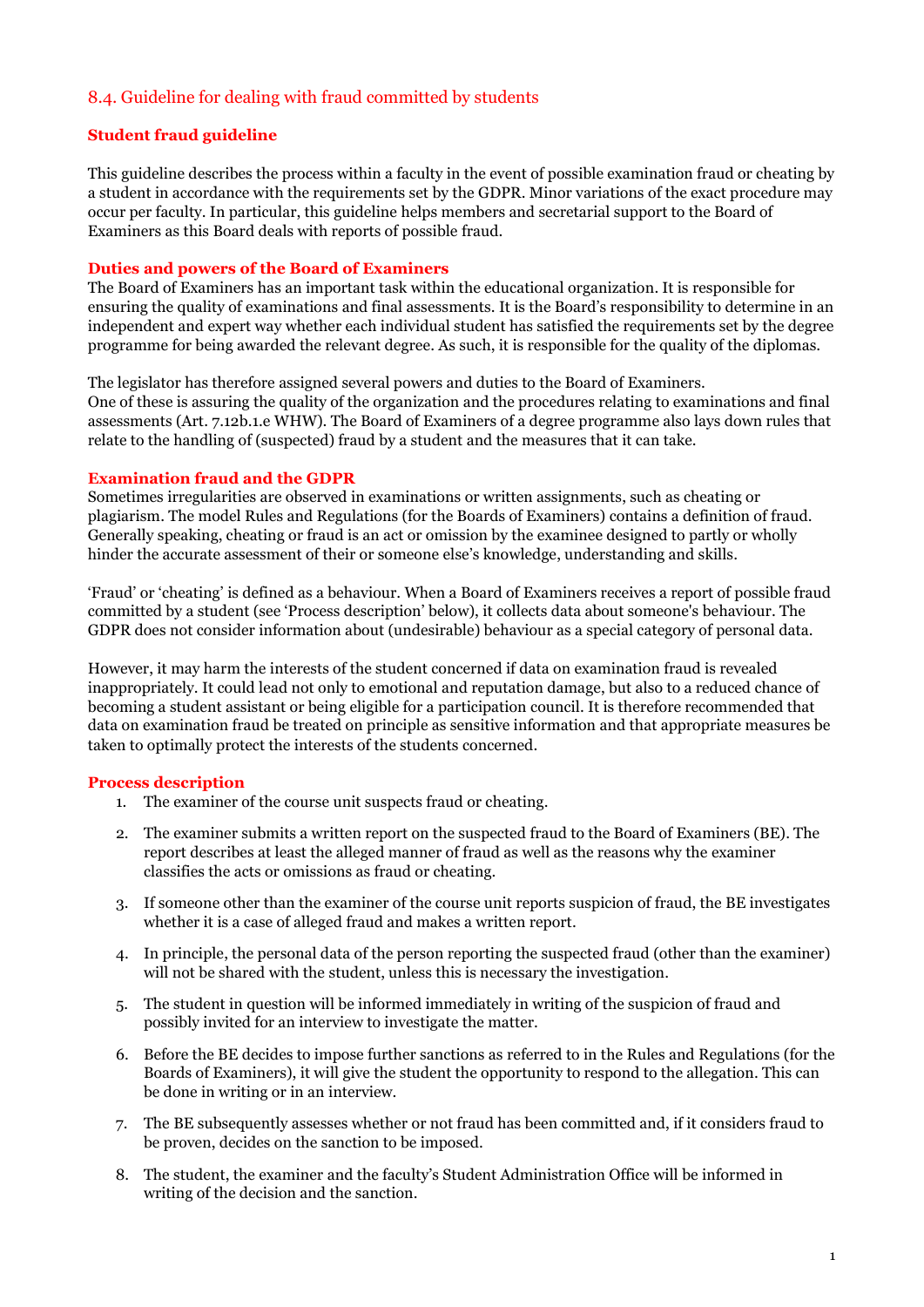- 9. If an assignment was made as a group, all members of the group are accountable in the case of fraud. The BE may make an exception to this rule in individual cases.
- 10. The student may lodge an appeal with the Board of Appeal for Examinations (CBE) within six weeks after the decision of the Board of Examiners, and in the second instance with the Appeals Tribunal for Higher Education (CBHO).
- 11. The decision and the accompanying correspondence will be archived and kept in accordance with the prevailing retention periods in the DSD.

## **Impact and level of impact**

The data in this process must be considered as sensitive and critical. The probability of an incident is estimated to be low, but the impact on someone's privacy may be considerable. The risks are therefore estimated to be medium.

## **Risk of breach of privacy**

Based on the assessment of the risk, the UG makes the following recommendations:

- Restrict the communication as much as possible to email and share sensitive information via, for example, Google Drive or Unishare, or similar systems used, for example, by the UMCG.
- It is preferable not to print documents, but if this is necessary, ensure that they are taken back and destroyed after use.
- Save documents and correspondence only on the Y drive and the Digital Student Dossier and not on any other data carriers such as laptops and USB sticks.
- If minutes are taken on a laptop, or if the documents are consulted via your own device, work directly via the UWP (the standard workplace for students and staff).
- Destroy the data in good time in accordance with the set retention period, including the data in the email (e.g. messages sent) and on drives.
- If students are invited for an interview, make sure that the privacy of students is respected as much as possible by preventing students from meeting each other during interviews.

## **How should the UG deal with the processing of data relating to fraud?**

Each faculty has its own internal procedures and responsibilities regarding suspicions of fraud or cheating committed by students. Therefore, it is not always possible to have a leading approach that applies to all faculties. It is, however, possible to adhere to a number of principles that every processing action must comply with. Below is a concrete elaboration of the principles of the GDPR:

| <b>GDPR</b> principle                                | Concrete elaboration                               |
|------------------------------------------------------|----------------------------------------------------|
| <b>Legitimacy</b> – personal data may only be        | The primary basis for the UG is a task of general  |
| processed if there is a legal basis for this.        | interest.                                          |
| <b>Transparency</b> – the data subject must be aware | The UG informs the student about the nature of     |
| that their personal data is being processed and      | the suspicions, their rights, the procedure and    |
| must be informed of their rights.                    | where data about fraud is stored and for how long. |
|                                                      | The UG can explain how to handle the student's     |
|                                                      | privacy rights. In addition, the General Privacy   |
|                                                      | Statement of the UG applies.                       |
| <b>Fairness</b> – the data subject must, as much as  | The student will be offered the option to respond  |
| possible, be in control of the processing of their   | to the allegations.                                |
| data.                                                |                                                    |
| <b>Purpose limitation</b> – personal data may only   | The purpose of the processing of personal data is  |
| be used for specific and legitimate purposes and     | to be able to assess whether fraud has been        |
| may not automatically be processed for other         | committed, to impose or implement any sanctions    |
| purposes.                                            | and to register these.                             |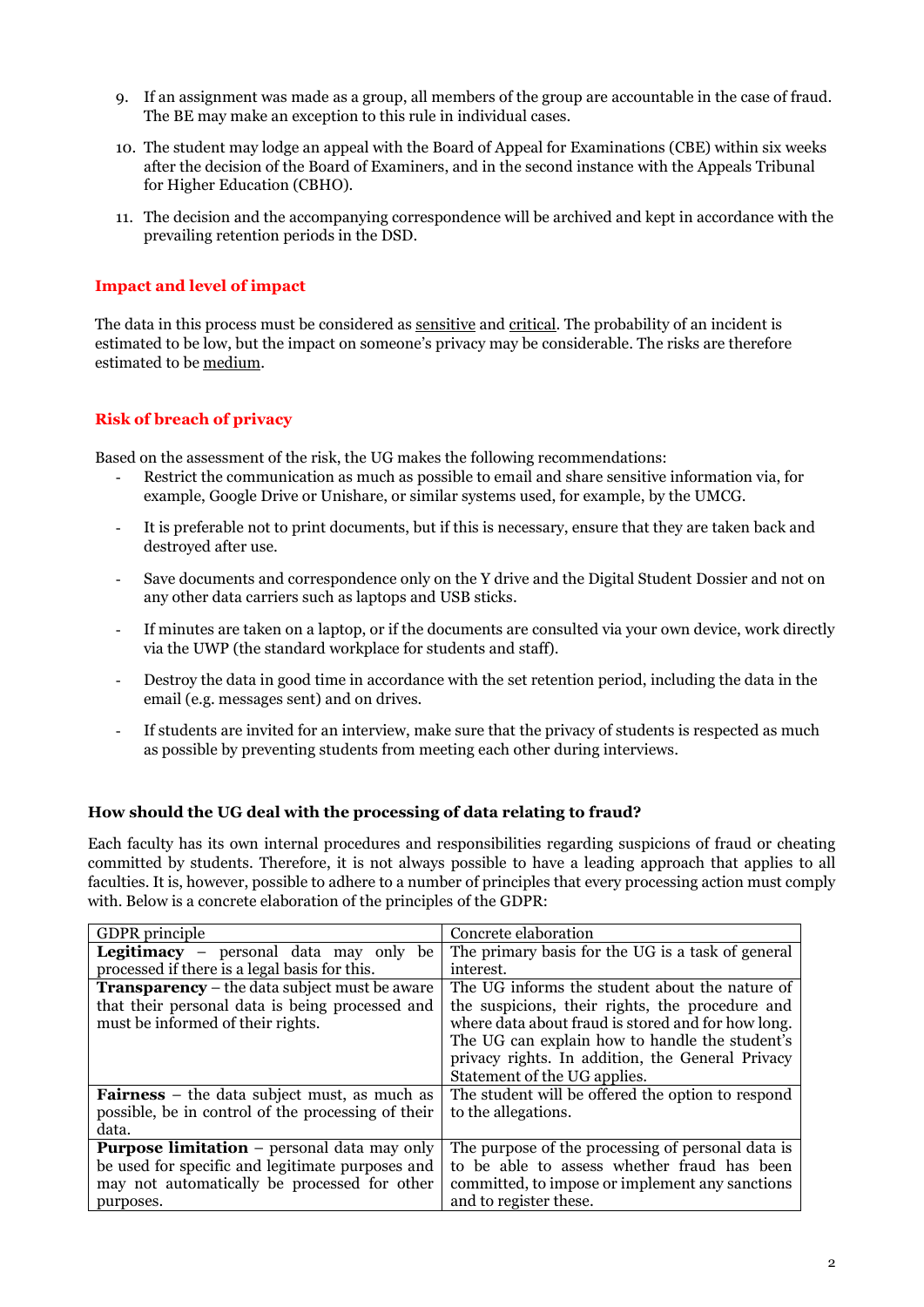| <b>Data minimization</b> $-$ no more personal data<br>may be processed than is required to achieve the<br>legitimate purposes of the entity processing it.                                                                  | The UG only request data to support the<br>assessment of suspicions of fraud. This includes at<br>least the current registration data such as name,<br>student number and the degree programme. It is<br>also possible to request details of any fraud<br>committed previously.                                                                                                                                                 |
|-----------------------------------------------------------------------------------------------------------------------------------------------------------------------------------------------------------------------------|---------------------------------------------------------------------------------------------------------------------------------------------------------------------------------------------------------------------------------------------------------------------------------------------------------------------------------------------------------------------------------------------------------------------------------|
| Data quality - personal data that is processed<br>must be correct and up to date.                                                                                                                                           | The student will be given the opportunity to<br>correct factual inaccuracies.<br>Administrative<br>systems such as Progress Volg and Progresswww<br>will be used. The data in these systems will be<br>automatically updated if the student adjusts their<br>data.                                                                                                                                                              |
| <b>Storage limitation</b> - personal data may be<br>stored no longer than is necessary to achieve the<br>legitimate purposes of the entity processing it.<br>Considering the duration of retention periods is<br>essential. | Decisions and the related documents will not be<br>kept longer than the retention periods specified for<br>that purpose. The Board of Examiners is<br>responsible for timely destruction.<br>Decisions will be kept in the Digital Student<br>Dossier. In addition, supporting documents will be<br>kept on the Y drive.                                                                                                        |
|                                                                                                                                                                                                                             | Documents in the mailbox and possibly in the<br>download folder will be saved in a secure place and<br>either saved or deleted.                                                                                                                                                                                                                                                                                                 |
| <b>Security</b> – technical and organizational<br>measures must be taken to protect personal data<br>and prevent its loss or unlawful processing.                                                                           | To avoid the risk of invasion of privacy, no system<br>other than UG systems will be used. Information<br>about the student is in ProgressVolg, Corsa and on<br>the Y drive. Any notes on the fraud will be saved in<br>a protected part of ProgressVolg. Sensitive<br>information will not be sent by email, but via<br>SURFfilesender or Unishare. The UG exercises<br>restraint regarding the storage of paper<br>documents. |
| Confidentiality - personal data must in<br>principle be confidential.                                                                                                                                                       | Investigations of cases of fraud and the sharing of<br>supporting documentation may only be carried<br>out by staff members for whom it is necessary<br>because of their duties. Case studies will only be<br>introduced and discussed anonymously.                                                                                                                                                                             |
| <b>Responsibility</b> - the UG must be able to<br>demonstrate to the person in question and the<br>supervisory authority that the above principles<br>have been applied.                                                    | The UG adheres to the principles of the GDPR and<br>can explain any deviations.                                                                                                                                                                                                                                                                                                                                                 |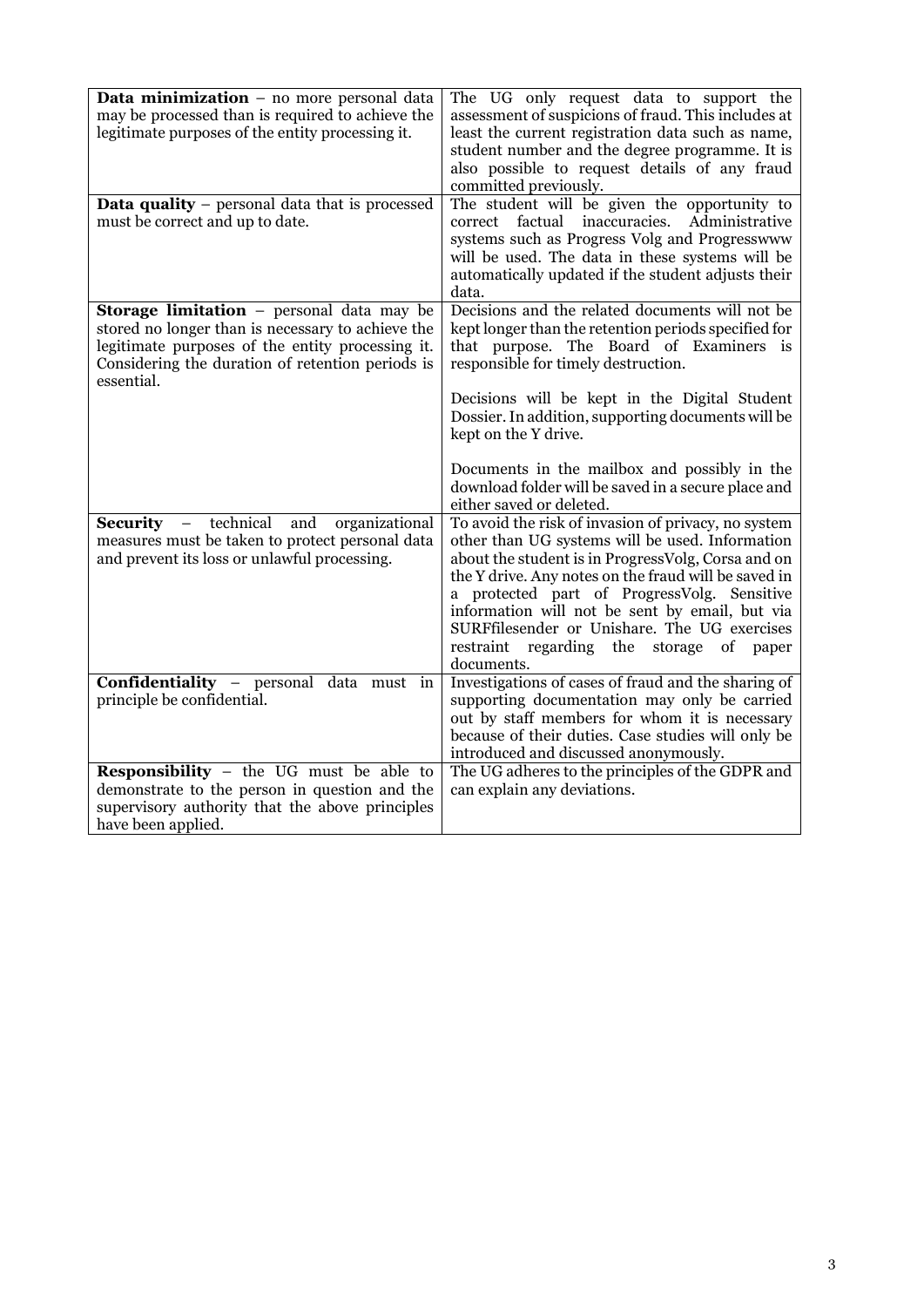## <span id="page-33-0"></span>8.5 Guideline for audio and video recordings in the context of teaching

On several occasions, the teaching involves the use of audio and video materials. *These situations and the associated guidelines will be added soon.*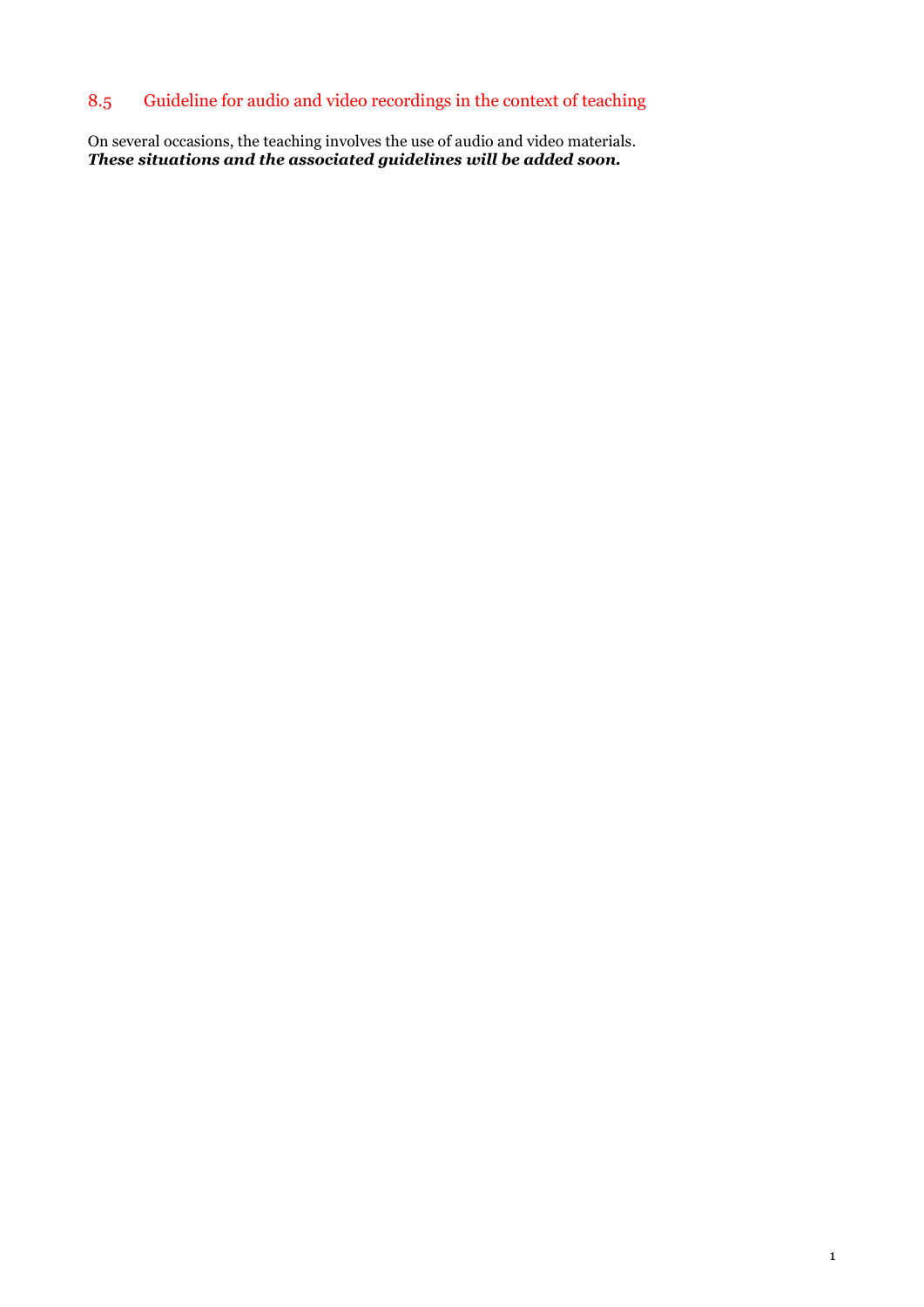## <span id="page-34-0"></span>8.6. Abbreviations and definitions

Abbreviations and definitions for the Policy and guidelines for the careful processing of personal data in the domain of teaching.

| ABJZ          | Department of General Administrative and Legal Affairs of the Office |
|---------------|----------------------------------------------------------------------|
| <b>ACLO</b>   | Academic central of physical education                               |
| <b>BBC</b>    | Proof of tuition fees paid                                           |
| <b>BIG</b>    | <b>Individual Healthcare Professions</b>                             |
| <b>BKO</b>    | University Teaching Qualification                                    |
| <b>BRP</b>    | Persons Database                                                     |
| <b>BSA</b>    | Binding (negative) study advice                                      |
| <b>BSN</b>    | Citizen Service Number                                               |
| CAO           | <b>Collective Labour Agreement</b>                                   |
| <b>CSA</b>    | UG Central Student Administration                                    |
| CvB           | Board of the University of Groningen                                 |
| <b>DSD</b>    | Digital Student Dossier                                              |
| <b>DUO</b>    | <b>Education Executive Agency</b>                                    |
| <b>GDPR</b>   | <b>General Data Protection Regulation</b>                            |
| GGD           | Municipal or Joint Health Service                                    |
| ID            | Proof of identity                                                    |
| <b>IND</b>    | Immigration and Naturalization Service                               |
| <b>KEI</b>    | First-year introduction committee                                    |
| <b>Nestor</b> | UG Electronic Learning Environment                                   |
| <b>NIP</b>    | Dutch Association of Psychologists                                   |
| <b>OER</b>    | <b>Teaching and Examination Regulations</b>                          |
| <b>OAS</b>    | <b>Online Application System</b>                                     |
| PhD students  | PhD students who receive a scholarship from the UG                   |
| <b>PN</b>     | Progress.Net                                                         |
| ProgressWWW   | Registration system for student results                              |
| QANU          | Quality Assurance Netherlands Universities                           |
| <b>SIA</b>    | Student Information and Administration Office                        |
| S&P           | <b>Selection &amp; Placement</b>                                     |
| UB            | University library                                                   |
| UG            | University of Groningen                                              |
| <b>UMCG</b>   | University Medical Center Groningen                                  |
| <b>WHW</b>    | Higher Education and Research Act                                    |

## **Definitions**

**Personal data**: all information that can identify a **natural person** or information that can be traced back to that person now or in the future. This may include the name and address details, the student number or other information that uniquely identifies a person.

It can also be a combination of data that cannot directly be traced back to a person, but which, when combined with other data, may identify a person, e.g. a combination of residence, age and study. This type of data is referred to as indirectly traceable personal data.

**Data subject**: the person to whom personal data relate

**Basis**: the legal basis for processing

**Purpose limitation**: the well-defined, particular purpose of processing relating to the basis

**Basic principles**: conditions under which processing may take place

**Privacy statement**: this explains, among other things, what data is collected from data subjects; for what purpose; how long it is kept; where the data is stored; and which appropriate security measures have been taken. It also describes the rights that the data subject can exercise.

**Processing**: collecting, recording, organizing, structuring, storing, changing, retrieving, consulting, using,